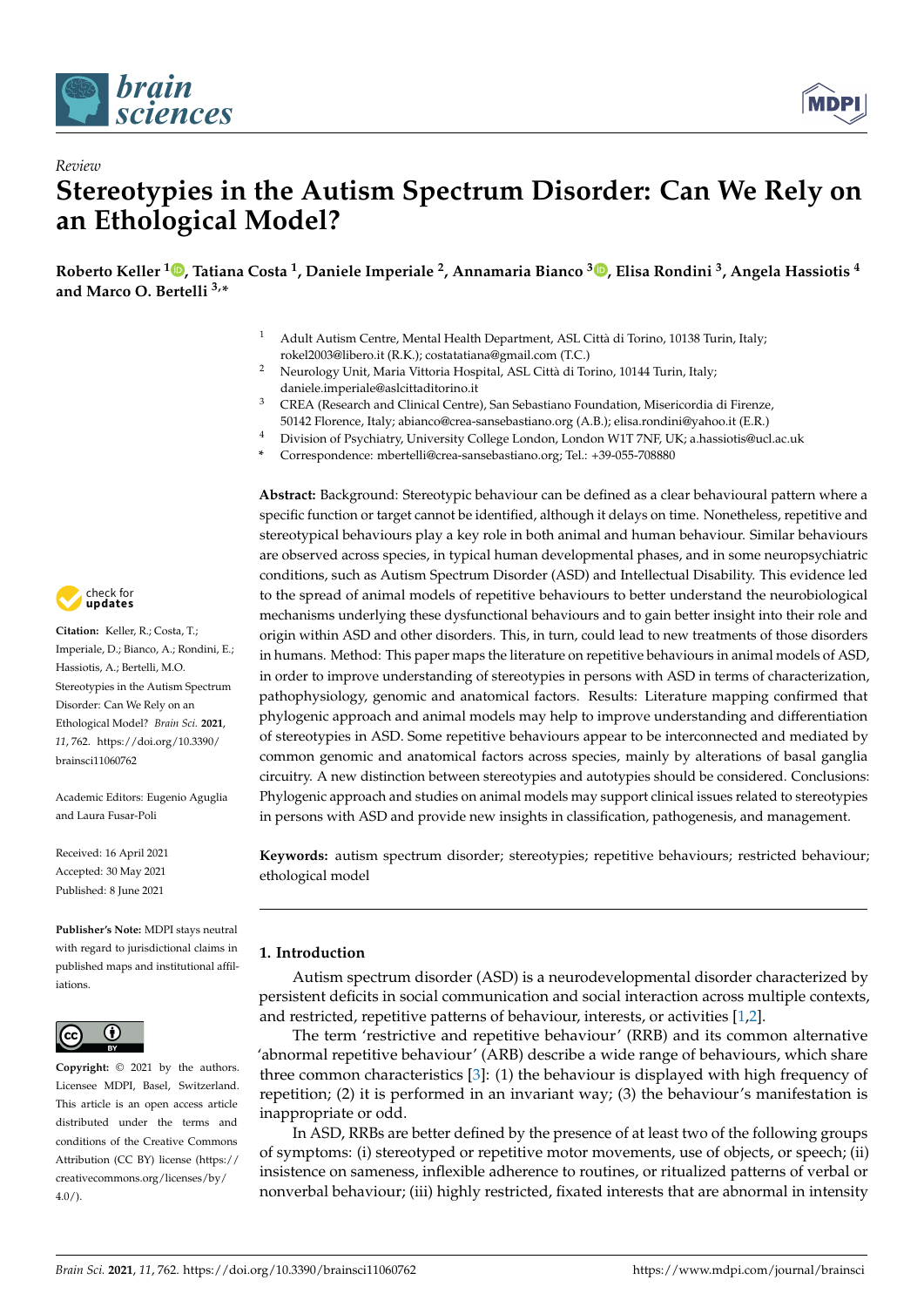or focus; and (iv) hyper- or hypo-reactivity to sensory input or unusual interest in sensory aspects of the environment [\[1,](#page-15-0)[2\]](#page-15-1).

This broad range of behaviours has been conceptualized in two clusters: (1) "lowerorder" motor actions (stereotyped movements, repetitive manipulation of objects and repetitive forms of self-injurious behaviour) characterized by repetition of movement, and (2) "higher-order" behaviours (compulsions, rituals, insistence on sameness, and circumscribed interests) that have a distinct cognitive component. The latter are characterized by adherence to some rule or mental set  $[4,5]$  $[4,5]$ . This categorization has been empirically supported by factor analyses, using relevant items from the Autism Diagnostic Interview Revised (ADI-R), which represents a standardized, semi-structured caregiver interview that is considered to be a "gold standard" measure in the assessment of a range of behaviours consistent with diagnoses of ASD. Such factors have been labelled as repetitive sensory motor behaviour and resistance to change or insistence on sameness [\[6,](#page-15-5)[7\]](#page-15-6).

Stereotypies are defined as repetitive and topographically invariant acts, without a clearly established purpose or function [\[8\]](#page-15-7). Examples include hand flapping, body-rocking, head rolling, etc. [\[9\]](#page-15-8).

RRB are commonly observed in a variety of developmental, psychiatric and neurological disorders other than ASD, including Rett syndrome, Fragile X syndrome, intellectual disability, schizophrenia, Parkinson disease, dementia, Tourette syndrome, and obsessive– compulsive disorder, which can lead to issues with differential diagnosis or comorbidity with ASD [\[10](#page-15-9)[–12\]](#page-15-10). For example, certain forms of ASD and obsessive compulsive disorder may share a number of clinical features related to RRB that make it extremely difficult to distinguish the two conditions and lead to erroneous overdiagnosis of comorbidity.

In spite of the relevant significance of repetitive behaviours in daily clinical practice with persons with ASD, devoted literature is relatively scarce with respect to plenty of studies on social and communication deficits. On the contrary, a huge amount of research on stereotypies and repetitive behaviour was carried out on animal models, because motor stereotypies are easier to model in animals, and higher-order repetitive behaviours in animals were thought to result from secondary neuropathological changes [\[5,](#page-15-4)[13,](#page-15-11)[14\]](#page-15-12).

Since ASD is characterized by the co-occurrence of "lower-order" and "higher-order" repetitive behaviours [\[11\]](#page-15-13), it is important that relevant animal models include attempts to model both motor and cognitive features of repetitive behaviours [\[15\]](#page-15-14).

Stereotypies are a major source of stress for parents, resulting in considerable accommodation by the family and negative impact on academic achievement [\[16\]](#page-15-15). Nonetheless, treatment options for ARB are limited [\[17\]](#page-16-0). To date, a wide range of psychotropic medications [e.g., antipsychotics, selective serotonin-reuptake inhibitors (SSRIs) and serotonin and norepinephrine reuptake inhibitors (SNRIs)] have been used, but there is no established drug-based treatment. Evidence on the efficacy of these medications is inconsistent, and their prescription is limited by the possibility of long-term adverse side effects [\[18–](#page-16-1)[20\]](#page-16-2).

Some compounds, such as clomipramine, fluvoxamine, fluoxetine, sertraline, citalopram and venlafaxine were found to have some efficacy, but they are rarely prescribed because of lack of knowledge on safety and tolerability [\[20\]](#page-16-2). There are few pharmacological interventions with established efficacy for the treatment of repetitive behaviour in neurodevelopmental disorders [\[21\]](#page-16-3). Commonly prescribed medications such as SSRIs (e.g., fluoxetine) have been shown to lack efficacy for repetitive behaviour in individuals with ASD as well as exhibit significant adverse effects [\[22,](#page-16-4)[23\]](#page-16-5). Similarly, atypical antipsychotics (specifically, risperidone and aripiprazole), although there are some reports of efficacy on repetitive behaviour, have been approved by the Food and Drug Administration (FDA) only to treat irritability and not repetitive behaviour in persons with ASD. In addition, atypical antipsychotics are associated with significant weight gain and, potentially, metabolic syndrome with little evidence of efficacy for repetitive behaviour.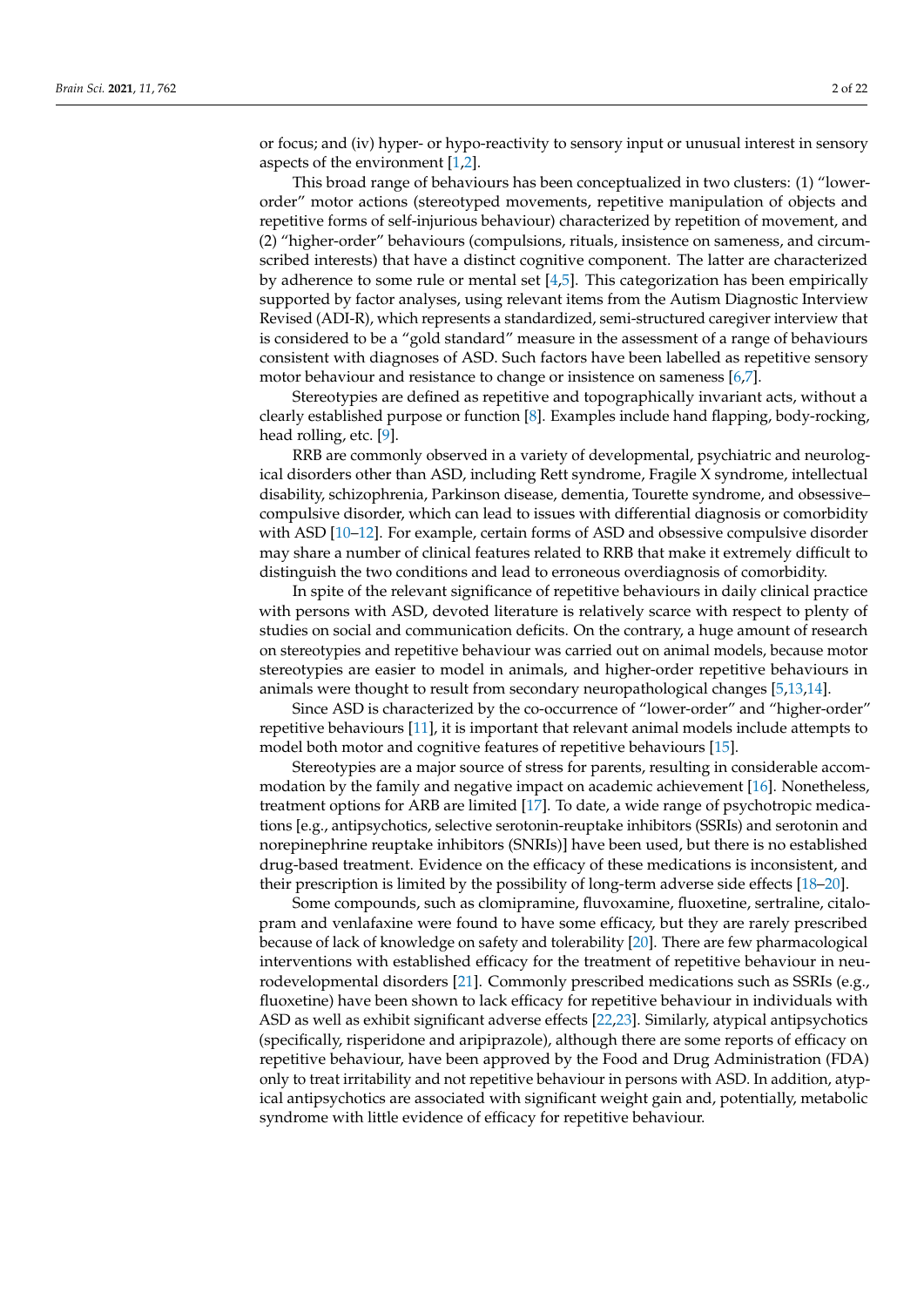Stereotypies are present in a substantial proportion of the behavioural repertoires of people with ASD [\[24\]](#page-16-6), typically beginning in early childhood and tending to persist, although they may decrease in frequency and duration [\[25\]](#page-16-7) as the children grow older. Lovaas et al. found that children with ASD may have longer response latencies to sensory stimuli when engaged in stereotypic behaviours [\[26\]](#page-16-8). In children with ASD, stereotypies are often perceived as age-inappropriate in form, focus, context, duration or intensity.

As such, many clinicians consider them a relevant symptom to be targeted in behavioural interventions. Although repetitive and stereotyped behaviours traditionally have been considered to operate under sensory and automatic reinforcement contingencies, research has clarified that they may also be maintained by social or non-social positive and negative reinforcement. Indeed, it seems most appropriate to describe and categorize stereotypies in terms of their function, rather than their form [\[27\]](#page-16-9).

This paper aims at mapping the literature on the main animal models of stereotypies and repetitive behaviour, in order to identify some neurobiological mechanism that can enhance our understanding of such alterations in persons with ASD.

### **2. Materials and Methods**

Presenting an overview of a certain research area and identifying research gaps are the main goals of a structured mapping study [\[28\]](#page-16-10). This approach is organized into three main phases, namely planning, conduction, and reporting the review. In the planning phase, research questions are developed in order to define the review scope. The search string/s is/are also driven by the research questions. One constraint when defining a search string is that the result set is of manageable size, but still has the maximum possible coverage. Therefore, some additional synonyms and relevant terms that are most common for each attribute were selected and added to the search string.

In our mapping, the following questions were addressed: "are animal's stereotypies abnormal?"; "does performing a stereotypy have a rewarding effect for animals?"; and "are there different kinds of animal stereotypies?"; "how are ASD stereotypies characterised?"; "what are the mechanisms underlying stereotypies that can bridge animal and ASD stereotypies?"

The article search was conducted in reference to the last 45 years using the search engines EMBASE with PubMED/Medline, PsycInfo, Medmatrix, NHS Evidence, Cochrane Library and Web of Science, during the second half of November 2015. The main search strings were: ("stereotyp\*" AND "animal\*") and [("stereotyp\*" OR "repetitive behaviour" OR "restricted behaviour") AND "autism" OR "autism spectrum disorder" OR (intellectual OR learning OR developmental AND disability OR disorder)]. Other strings including the same terms were used with reference to the following specific genetic syndromes including ASD or autistic features: Fragile X syndrome, Rett syndrome, Tuberous sclerosis, 22q11 deletion syndrome (velo-cardio-facial syndrome) and Cornelia de Lange syndrome.

The titles and abstracts of identified papers were screened. The articles which passed this filter were read in full and assessed in their capability to answer the reference questions. Titles and abstracts were independently checked by 2 researchers, both clinical psychologists working in the field of Intellectual Developmental Disorders and specifically trained in carrying out systematic reviews. Their agreement in relevance attribution was evaluated by concordance on the first 10% of identified material (K test) and found to be 99.6%. The full articles were read by the 2 psychologists and 2 psychiatrists, the latter also quite experienced in research and practice in Intellectual Developmental Disorders. Their agreement was checked by comparing the number of paragraphs per article that they had judged to address the mapping questions. Again, the concordance on the first 15 articles was very high (99.4%).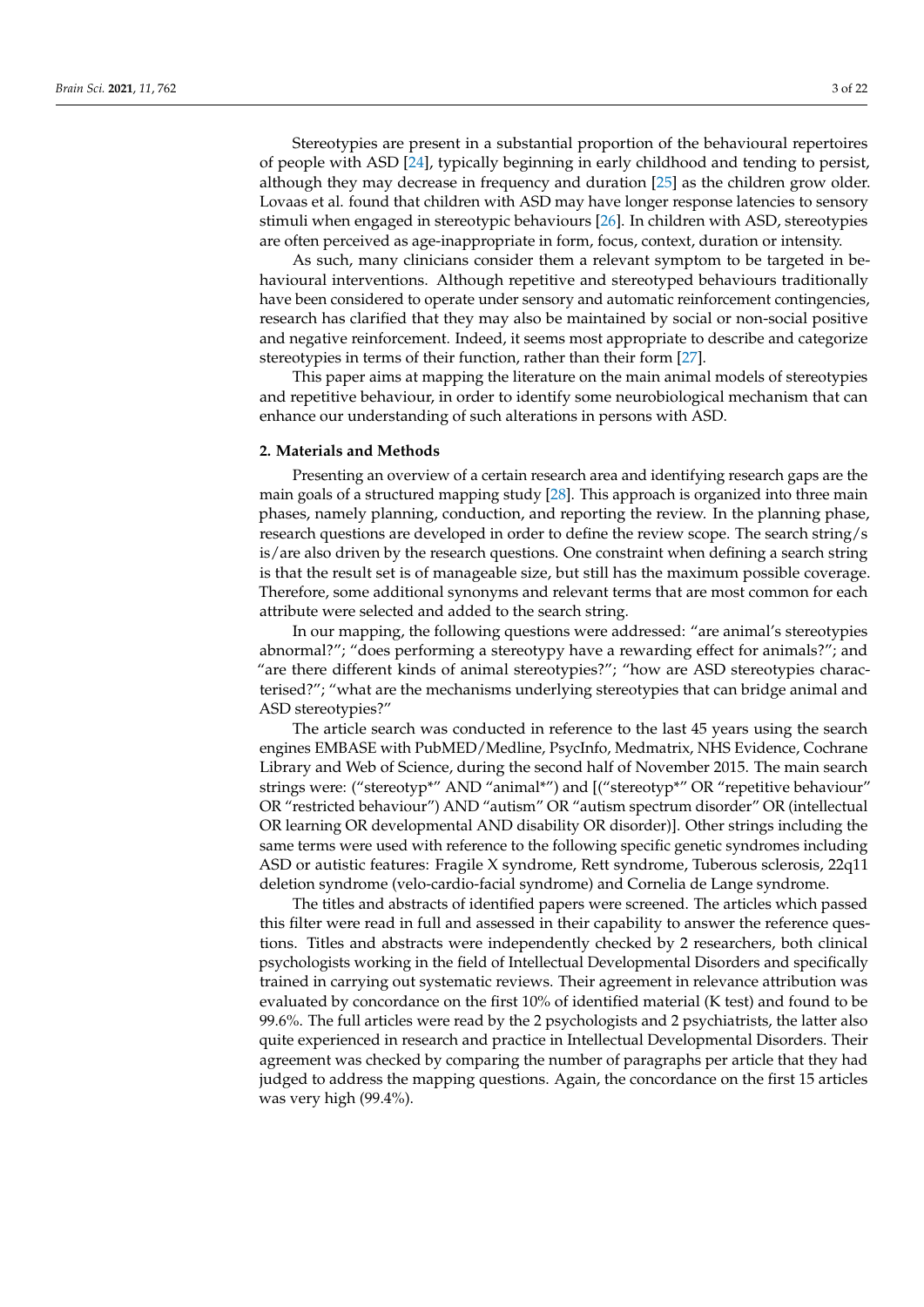# **3. Results 3. Results**

was very high (99.4%). The second control was very high (99.4%).

A total of 570 articles matched the keywords. After titles were checked, 218 were selected. After abstracts were read, 166 were excluded, as they were not relevant to the mapping topic, and 2 were excluded because they were not in English. ping topic, and 2 were excluded because they were not in English.

After reading the remaining articles in full, 184 papers were considered relevant and After reading the remaining articles in full, 184 papers were considered relevant and included in a specific database (see Figure 1). included in a specific database (see Figure [1\)](#page-3-0).

<span id="page-3-0"></span>

**Figure 1.** Paper selection process of our systematic mapping. **Figure 1.** Paper selection process of our systematic mapping.

The selected papers were classified by sample size and study design, according to ARRIVE (Animal Research: Reporting of In Vivo Experiments) guidelines [\[29\]](#page-16-11). Most of the studies (61.1%) have a sample size ranging from 1 to 50 animals. The most common study studies (61.1%) have a sample size ranging from 1 to 50 animals. The most common study the studies (61.1%) have a sample state ranging from 1 to 50 animals. The most common studies  $\frac{1}{2}$  and  $\frac{1}{2}$  and  $\frac{1}{2}$  and  $\frac{1}{2}$  and  $\frac{1}{2}$  and  $\frac{1}{2}$  and  $\frac{1}{2}$  and  $\frac{1}{2}$  and  $\frac{1}{2}$  and design was Non Randomised Controlled Trial (45.8%). Result details are summarised in<br>Table 1 rised in Table 1. The selected papers were classified by sample size and study design, according to Table [1.](#page-3-1)

<span id="page-3-1"></span>Table 1. Level of evidence of studies considered for the literature mapping, in accordance to AR-RIVE guidelines.

|                     |                                       | n           | $\%$ |      |
|---------------------|---------------------------------------|-------------|------|------|
|                     | Not specified                         |             | 16.3 |      |
| <b>Sample Size</b>  |                                       |             | 83.7 |      |
|                     | Specified                             | $1 - 50$    | 51.2 | 61.1 |
|                     |                                       | $51 - 100$  | 16.3 | 19.4 |
|                     |                                       | $101 - 150$ | 6.9  | 8.3  |
|                     |                                       | 151-200     | 2.3  | 2.7  |
|                     |                                       | $200+$      | 6.9  | 8.3  |
| <b>Study Design</b> | RCTS (Randomised controlled trial)    |             | 22.9 |      |
|                     |                                       | Blind       | 27.2 |      |
|                     |                                       | Not blind   |      | 72.7 |
|                     | NRS (Non-randomised controlled trial) |             | 45.8 |      |
|                     |                                       | Blind       |      | 45.4 |
|                     |                                       | Not blind   |      | 54.5 |
|                     | Cohort Study                          |             | 20.8 |      |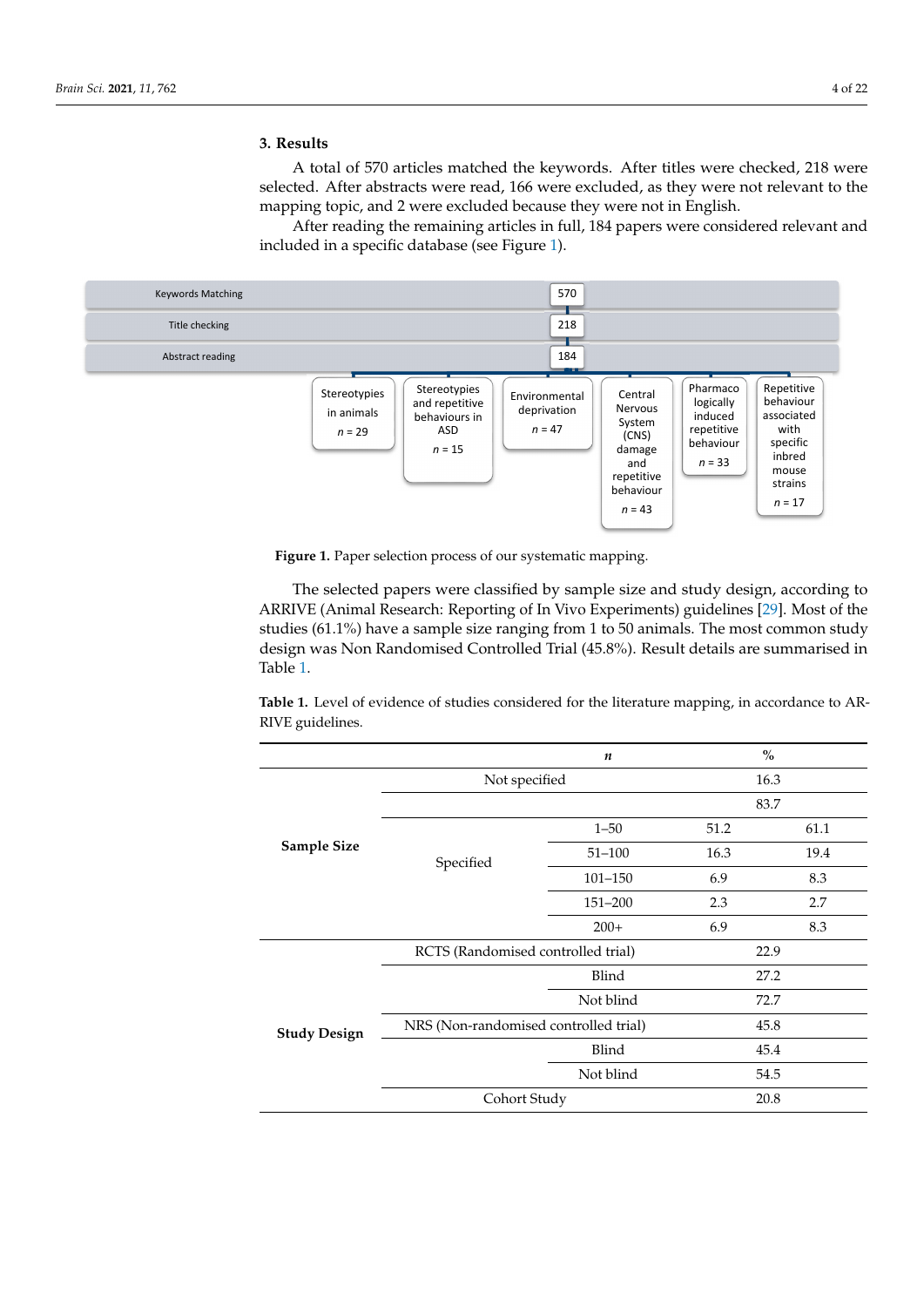Key issues identified through the analysis of the literature were grouped in the following six areas for review: stereotypies seen in animals, stereotypies and repetitive behaviours in ASD, environmental deprivation, Central Nervous System (CNS) damage and repetitive behaviour, pharmacologically induced repetitive behaviour, and repetitive behaviour associated with specific inbred mouse strains.

## *3.1. Stereotypies in Animals*

Stereotypies are a sub-type of ARB defined by the presence of perseverated actions that can be classified according to the nature of the action performed [\[30\]](#page-16-12). The term 'abnormal' refers to the being (1) significantly rarer and/or different with respect to a reference population or (2) related to a pathologic process [\[31\]](#page-16-13). The first meaning depends on our definition of "normality". In this view, stereotypies may be considered "normal" in a captive population. On the contrary, by considering "normal" the condition of free-living animals, stereotypies have to be considered certainly "abnormal" [\[32](#page-16-14)[,33\]](#page-16-15), both for the context and the frequency of their performance [\[34\]](#page-16-16).

Both ARB and stereotypies involve repetitive and ritualistic behaviours, but stereotypies are distinguished by their purposelessness, representing non-goal oriented actions or automatic and mechanical persistence. Usually Behavioural Perseveration (BP) and stereotypies are observed in animals kept in captivity, but they differ in some aspects.

BP is thought to result by innate cognitive inflexibility, deriving from an impaired neuroanatomical formation during development in captivity, while stereotypies develop in response to the environment.

Most animal studies about stereotypies have been focused therefore on captive animals to understand the right conditions for their welfare [\[35\]](#page-16-17).

Stereotypies cannot be considered the product neither of natural selection (they are virtually absent in the wild condition), nor of selective breeding in captivity (they are not unique to domesticated species).

Anyway, a learnt behavioural pattern may be adaptive even if uncommon or unique. Stereotypies share some features with normal behavioural patterns [\[36\]](#page-16-18). They are invariant and resistant to change as some normal behaviours that are dependent on fixed environmental factors (i.e., grooming, drinking, etc.) [\[8,](#page-15-7)[37](#page-16-19)[–40\]](#page-16-20). Once developed, stereotypies gradually become independent from their original eliciting stimuli. Finally, a third important, and apparently 'abnormal', characteristic of stereotypy is that it has no obvious goal or function. One suggested explanation, concerning this last feature, is that the behaviour pattern is reinforcing in its own. Once developed, stereotypies are remarkably persistent, and this could indicate that the performance has some reinforcing value [\[41\]](#page-16-21). Then, certain stereotypies persist in spite of a significant energy cost. Finally, deterring an animal to perform a stereotypy is extremely difficult, also if alternative behaviour patterns are rewarded.

Moreover, some normal behavioural patterns may be elicited by situations of stress, conflict, frustration and, if repeated, become inflexible.

In a pragmatic view, only if the "cost" of stereotypies outweighs any benefit for the animal or the etiopathogenesis stands a pathological condition, it could be assumed that stereotypies are certainly "abnormal" in the maladaptive sense [\[42\]](#page-16-22). Following this perspective, the literature review was focused on the developmental process of stereotypies, usually named "escalation" [\[43\]](#page-16-23), that consists of four distinct categories of behavioural change: ritualisation [\[42](#page-16-22)[,44\]](#page-16-24), emancipation [\[42\]](#page-16-22), stabilisation [\[45\]](#page-16-25) and cronicisation [\[42](#page-16-22)[,46\]](#page-16-26).

## *3.2. Stereotypies and Repetitive Behaviours in ASD*

Repetitive sensory and motor behaviours can assume several forms in animals, depending on the species and the context in which they are observed. These can include excessive grooming, stereotyped pacing, backward somersaulting, rhythmic body movements, head twirling and excessive mouthing. These behaviours share important features with the ones observed in ASD, i.e., in being not only repetitive, but having little variation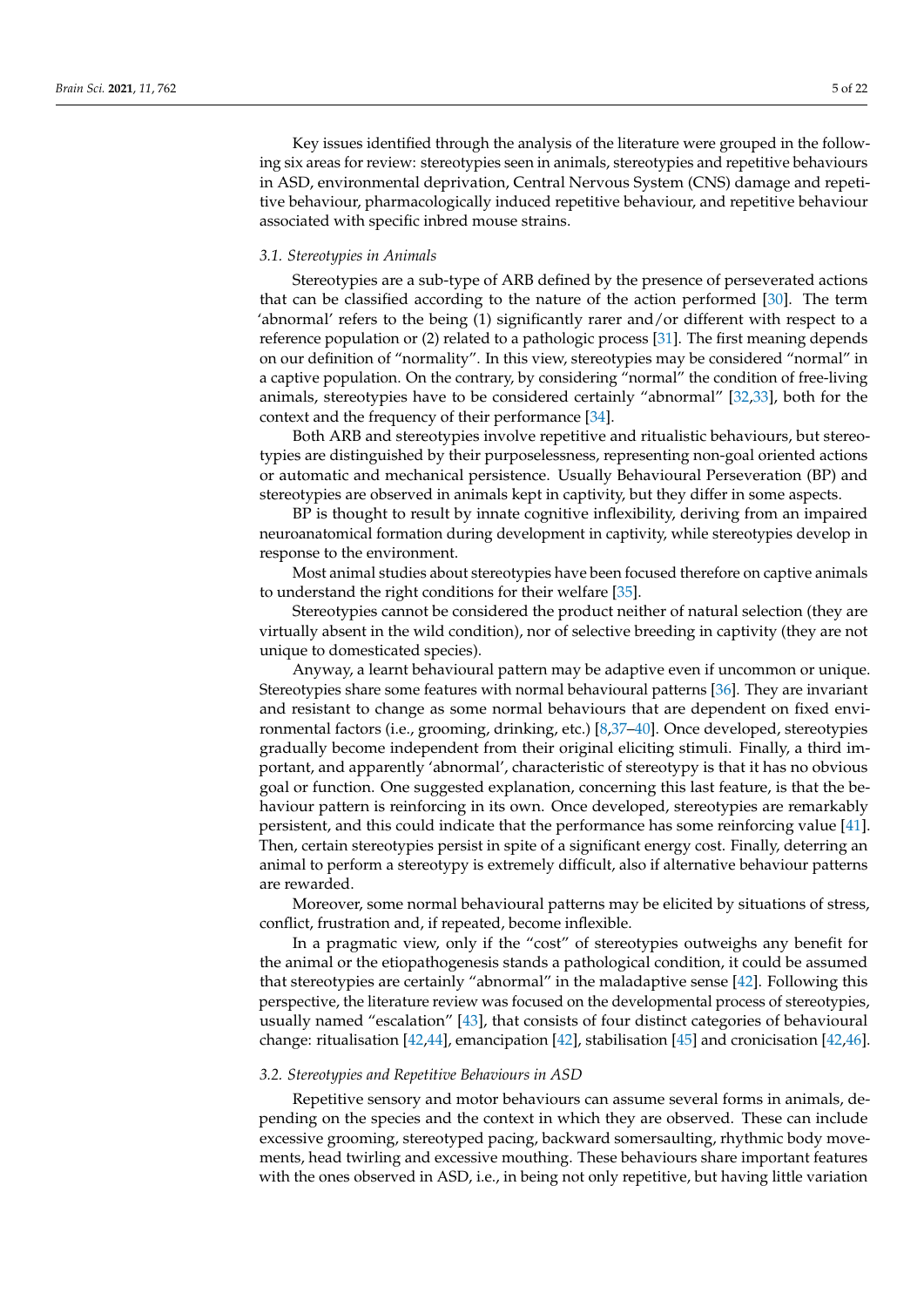in the response form and no obvious function [\[15\]](#page-15-14). The use of animal models provides one approach for identifying the neural underpinnings of repetitive behaviours in clinical populations as chordates show the same basal ganglia basic circuitry, involved in behavioural control [\[47\]](#page-16-27).

The occurrence of similar behaviours across species and in different neuropsychiatric and neurodevelopmental disorders had raised the question if they are caused by common mechanisms or have to be considered neurobiologically unique [\[13\]](#page-15-11).

Identifying the neural networks of repetitive behaviours will help to shed light into the pathogenesis of neurodevelopmental disorders, stimulating new therapeutic initiatives.

In earlier studies, the neural basis of repetitive behaviour had been identified in the basal ganglia nuclei [\[3,](#page-15-2)[48,](#page-16-28)[49\]](#page-16-29). Research on repetitive behaviour on animal models was mostly based on motor stereotypies for three main reasons:

- 1. Motor stereotypies are easier to model in animals;
- 2. Higher-order repetitive behaviour in animals were thought to result from secondary neuropathological changes;
- 3. It was believed that basal ganglia targeted only the cerebral cortex, involved in movement generation and control.

This initial point of view changed with the reformulation of basal ganglia theory by Alexander and collaborators [\[50\]](#page-17-0), who proposed that basal ganglia have multiple and parallel circuits targeting not only the primary motor cortex, but also premotor and prefrontal areas. Five different circuits, all structured in a similar way, were defined (motor, oculomotor, dorsolateral prefrontal, lateral orbitofrontal and anterior cingulate circuit). Each circuit consists in two branches: the direct pathway—striato-nigral—and the indirect one—striato-pallidal.

The direct pathway positively modulates the activity of thalamus, whereas the indirect one exploits an inhibitory effect. This dual system serves as a fine activity tuner in different parts of the frontal cortex with effects on movement control, cognition and limbic functions [\[51\]](#page-17-1).

Recently, it has become evident that different functions subserved by these circuits are interconnected, as information flows from higher order circuits to lower order ones [\[52\]](#page-17-2).

This better understanding of the corticostriatal loops led to a re-evaluation of motor and non-motor repetitive behaviour animal models. The disruption of function within the basal ganglia or between the striatum and forebrain structures resulted in repetitive behaviours [\[53\]](#page-17-3).

Many studies highlighted that the motor loop is involved in stereotypical motor behaviour, i.e., repeating identical movement without pursuing a goal [\[54\]](#page-17-4). Oculomotor perseveration has been described in individuals with schizophrenia and in animals (i.e., repeating eye-rolling in calves) [\[13\]](#page-15-11).

The prefrontal loop has been associated with the repetition of goal-directed behaviour and is mainly implicated in the human repetitive behaviour [\[55\]](#page-17-5). Additionally, perseverations and impaired extinction learning have been associated with damage to the prefrontal cortex [\[13](#page-15-11)[,56\]](#page-17-6).

Finally, limbic loops are connected with motivational aspects of behaviour, as impulsive behaviour, response to reward and obsessive-compulsive behaviour.

Animal models relevant to restricted, repetitive behaviour in ASD generally fall into four classes: repetitive behaviours associated with restricted environments and experiences; repetitive behaviours determined by targeted insults to the CNS and gene mutations; repetitive behaviours induced by pharmacological agents; and repetitive behaviours in specific inbred mouse strains [\[5\]](#page-15-4).

#### *3.3. Environmental Deprivation*

A large literature on repetitive behaviours investigated their connection with environmental restriction or social deprivation [\[18,](#page-16-1)[55,](#page-17-5)[57\]](#page-17-7). Deprivation-induced stereotypes are more prevalent in monkeys and apes than in lower mammals. This shows that humans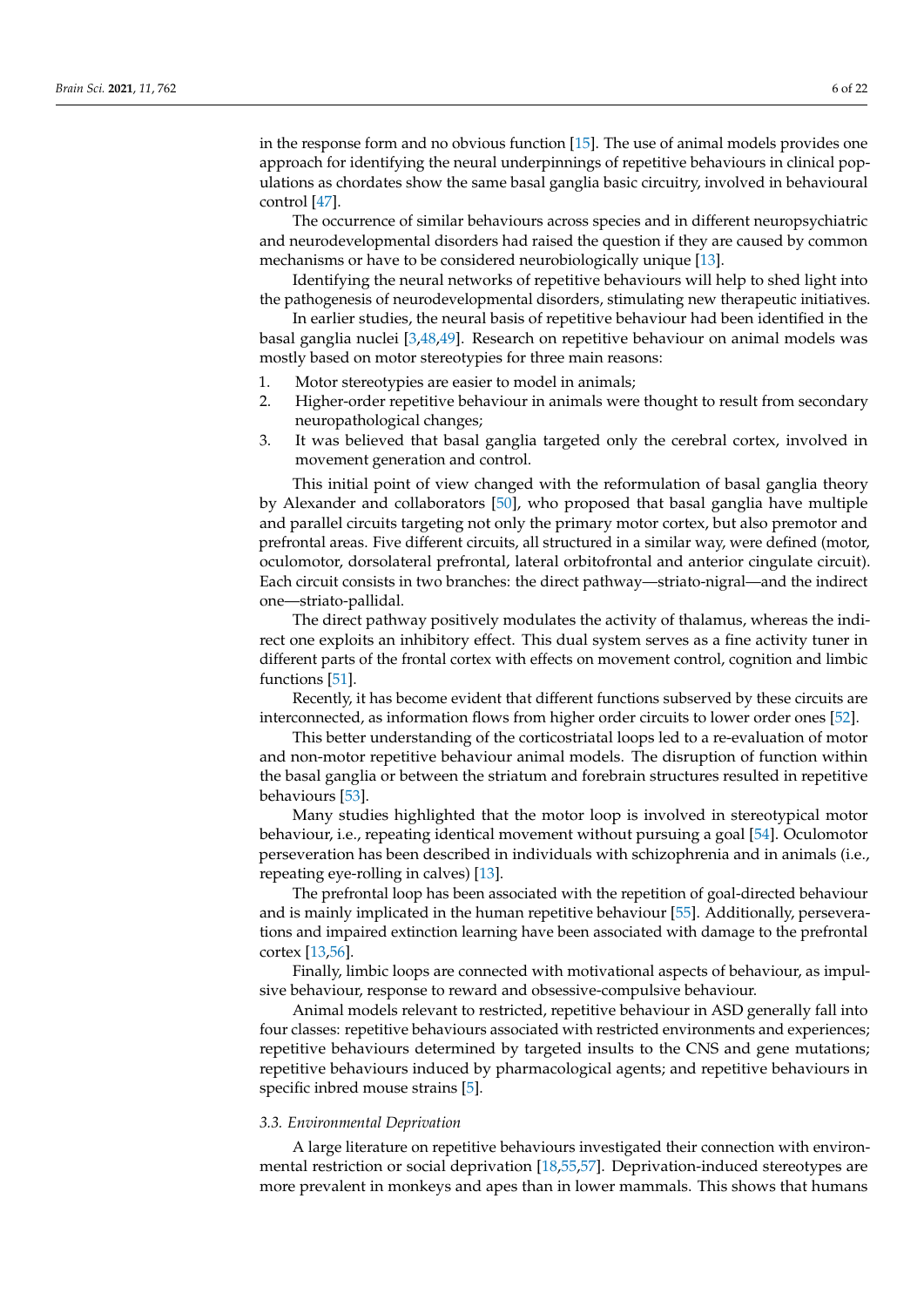may be particularly susceptible to such behaviour. In fact, as an example, adopted children from Romanian institutions have been reported to present negative effects of early social deprivation such as increased risk for self and hetero-directed aggressive behaviour, cognitive problems, and autistic-like features, including RRB [\[58,](#page-17-8)[59\]](#page-17-9), which continued even one year after adoption [\[60\]](#page-17-10). Deprivation for extended periods of time (six months or more) resulted in more severe and long-lasting consequences [\[61\]](#page-17-11).

Stereotypies therefore have been thought to indicate that an animal's environment is sub-optimal [\[32](#page-16-14)[,34\]](#page-16-16), and that the animal is suffering from a welfare problem [\[33\]](#page-16-15).

ARB are commonly attended in animals housed in zoo, farm and laboratory environments, as well as in animals with an early social deprivation background. Stereotypies have been also associated with barren and restrictive conditions. This type of environment is thought to be sub-optimal [\[62\]](#page-17-12), probably because there is a need for sensory stimulation per se [\[63\]](#page-17-13). Limitation of locomotor may cause the frustration of several motivations [\[64\]](#page-17-14) and subsequently stereotypies, as shown in sows, [\[65\]](#page-17-15), Rhesus Macaqus, Macacca Mulatta [\[66\]](#page-17-16). This view of repetitive behaviours stands on some features of stereotypies: (i) the context in which they develop, (ii) the behavioural patterns from which they arise, (iii) the factors that influence their development and (iv) the occurrence of self-damage. If an animal is motivated to perform a behaviour, but it cannot do so, the situations become frustrating [\[37,](#page-16-19)[67\]](#page-17-17) and usually result in redirected activities or, when the situation is chronic, in stereotypies [\[68\]](#page-17-18).

Behavioural stereotypies in animals have been associated with sub-optimal environmental and also with psychological conditions. Therefore, they have been considered as stress expression [\[42\]](#page-16-22). Three basic needs, may cause stereotypies if not satisfied:

- 1. Food intake [\[69\]](#page-17-19);
- 2. Locomotion [\[70\]](#page-17-20);
- 3. Social interactions [\[71\]](#page-17-21).

According to Ridley's hypothesis [\[72\]](#page-17-22), environment shapes behavioural patterns and consequently a restricted situation may lead only to repetitive responses. Another interpretation is that confinement-induced stress may play only a mediating role in the development of repetitive behaviour, and stereotypies could be regarded as a coping strategy to reduce the arousal response to stressful events or environments [\[73\]](#page-17-23).

Models of repetitive behaviour induced by environmental restriction may be of relevance to ASD. Actually, individuals with ASD suffer from deficits in a variety of domains, including social, emotional, motor and cognitive functioning. Thus, such children may be considered "functionally and environmentally restricted".

It is worth noting that repetitive motor behaviour appears to be an invariant consequence of experiential deprivation or restriction in all tested species.

This hypothesis is supported by research on neurochemical effects of deprivation. For example, several studies have established that rats raised in isolation have significant forebrain catecholamine system dysregulation [\[74\]](#page-17-24). In other investigations, biochemical abnormalities in the striatal system, including changes in dopamine metabolism, have been directly demonstrated in deprived animals [\[75–](#page-17-25)[78\]](#page-17-26). Furthermore, environmental enrichment determines structural and functional changes in striatal neurochemistry and prevents stereotypy development [\[79\]](#page-18-0).

Environmentally deprived animals show cognitive abnormalities: poor extinguishing of learnt responses [\[35,](#page-16-17)[80](#page-18-1)[–83\]](#page-18-2) and disinhibition of response selection [\[84\]](#page-18-3).

These cognitive problems have been shown to be related to stereotyped behaviour. In all considered species, the most stereotypic individuals also showed the most per-

sistent, repetitive responses to different cognitive tasks [\[35,](#page-16-17)[84,](#page-18-3)[85\]](#page-18-4). These findings point to a link between deprivation-induced stereotypies and specific cognitive impairments, implying a common underlying route. Tanimura and colleagues [\[85\]](#page-18-4) found in mice a strong link between stereotypies and cognitive rigidity mediated by corticostriatal circuitry (cognitive flexibility as measured by reversal learning). The specific process behind widespread motor and cognitive impairments, however, remains unknown. Furthermore, this type of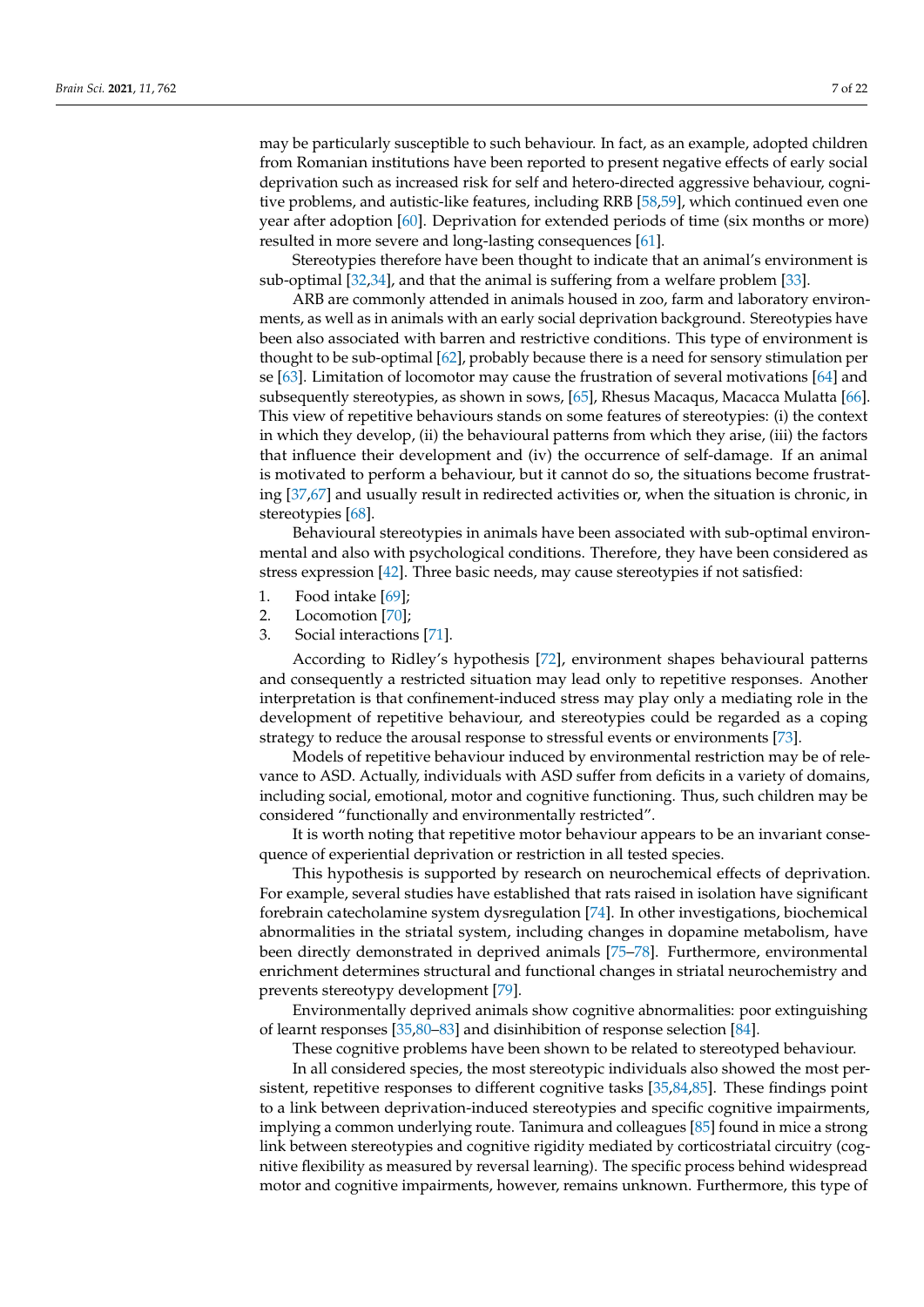repetitive behaviour does not appear to be an adaptive coping strategy [\[13\]](#page-15-11), but the result of significant and possibly permanent abnormalities in brain development, as confirmed by the difficulty in treating this behaviour and consequent changes in striatal neurochemistry. Anyway, it is relevant to remember that the effects of environmental deprivation are not on an on/off scale, but are modulated by factors such as quality and duration of deprivation, genetic make-up and other individual characteristics [\[13\]](#page-15-11).

While environmental restriction induces repetitive behaviour, environmental complexity is shown to ameliorate or prevent it. By providing extrinsic factors [\[86\]](#page-18-5), or artificial substitutes to redirect the behaviour, stereotypies can be reduced. Factors that reduce or eliminate stereotypy are shown to be those that give the animal the opportunity to perform other behavioural patterns [\[87\]](#page-18-6) or that decrease arousal [\[88\]](#page-18-7). Indeed, providing animals with more complex environments appears to be an effective means of attenuating repetitive behaviour [\[15,](#page-15-14)[89\]](#page-18-8).

Environmental enrichment has been associated with many Central Nervous System (CNS) effects, namely dendritic branching, spine pruning, synaptogenesis, angiogenesis, gliogenesis, gene expression, apoptosis and neurogenesis [\[35\]](#page-16-17).

Nevertheless, this positive effect has been shown to be limited, particularly on long lasting stereotypies, even in combination with neurochemical treatment [\[49\]](#page-16-29). Other authors report that stereotypies may even be induced by overstimulating environments, which would represent an automatic defence mechanism against excessive stimuli and a way to preserve homeostasis and to reduce anxiety [\[90\]](#page-18-9).

## *3.4. Central Nervous System (CNS) Damage and Repetitive Behaviour*

Models of insult to the CNS (for example genetic mutations, viral exposure, lesions) associated with repetitive behaviours, are particularly intriguing because they promise clues to etiology and pathophysiology [\[58\]](#page-17-8).

Studying behaviour of transgenic animals (often mice), can enhance our understanding of the role of genes in the development of abnormal behaviour.

Two main branches of research concerning CNS damage and repetitive behaviours can be identified.

## 3.4.1. Non Genomic Factors

Studies investigating effects of brain lesions on repetitive behaviour indicate a central role of the striatum [\[5](#page-15-4)[,58\]](#page-17-8), and its reciprocal connections with some main areas of the medial temporal lobe [\[91\]](#page-18-10). According to Gao and Singer [\[92\]](#page-18-11), the cortical-striatal-thalamo-cortical processing loop, which is crucial for movement initiation, continuation, and termination, would be altered in ASD and other psychiatric disorders including complex motor stereotypies or repetitive behaviours, such as obsessive–compulsive disorder, or the Tourette syndrome. Changes in stereotyped behaviour have also been reported after lesions to the non-striatal structures within the medial temporal lobe structures (hippocampus, amygdala). The brain circuit is believed to play a role in the expression of motor stereotypies.

According to Bauman and collaborators, early limbic system lesions affect the development of other brain regions as well, such as the medial prefrontal cortex, which is involved in the regulation of striatal dopamine activity [\[91\]](#page-18-10).

Some studies have tried to investigate the effects of mechanically induced and localized CNS lesions on the development of repetitive behaviours. An increase in stereotyped behaviours has been associated with lesions in the substantia nigra pars reticulata (SNpr), presumably due to the disinhibition of dopamine neurons in the substantia nigra pars compacta (SNpc) [\[93\]](#page-18-12).

From these studies, it appears that the timing of lesions is crucial for the emergence of behavioural abnormalities [\[91](#page-18-10)[,94–](#page-18-13)[96\]](#page-18-14). Findings of other studies seem to suggest the presence of specific windows in the development of repetitive behaviours [\[97\]](#page-18-15).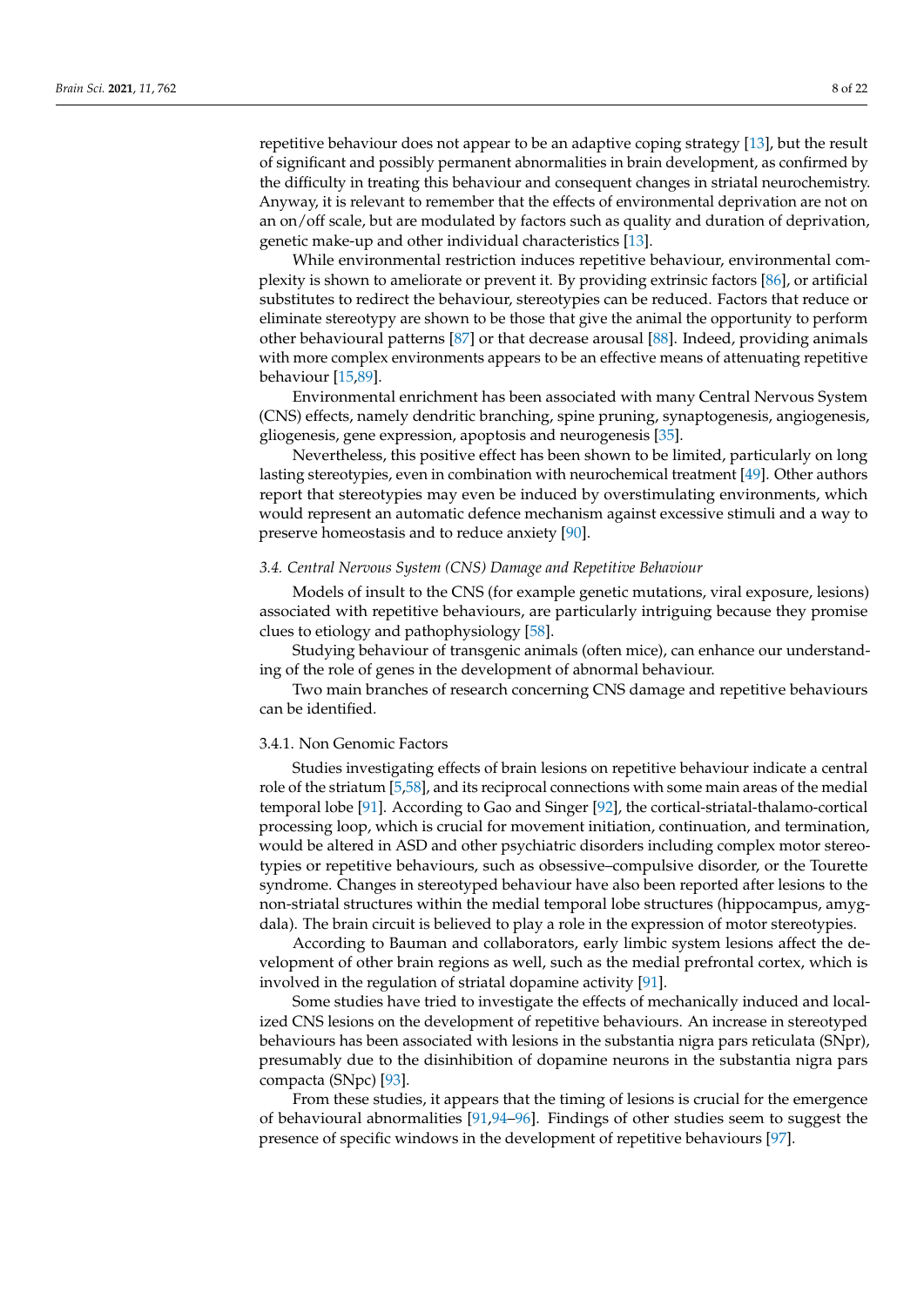Other animal models have examined the role of prenatal risk factors in the etiology of ASD. Some of these models have been generated based on the observation that prenatal exposure to teratogenic agents increases the risk of ASD.

Exposure to valproic acid (VPA), an antiepileptic drug, on embryonic day 12.5 in rats produces neuroanatomical abnormalities similar to those reported in autistic individuals, but also long term disturbances in postnatal behaviour, as increased time spent in stereotypic activity [\[57](#page-17-7)[,98](#page-18-16)[,99\]](#page-18-17). The stereotypies expressed by the VPA-treated rats can be modulated by environmental perturbations, such that housing in an enriched environment results in an attenuation, according to the results reported above. Moreover, the offspring of women taking VPA for mental illness or epilepsy during early pregnancy are at an elevated risk for ASD [\[99–](#page-18-17)[101\]](#page-18-18).

The key mechanism underlying the effects of maternal VPA on foetal brain development are still unclear, since the wide range of VPA effects, including altered gene expression, cell death and immune dysregulation. Interestingly maternal VPA exposure leads to reduced expression of neuroligin (NLGN) [\[102\]](#page-18-19), an ASD candidate gene.

## 3.4.2. Genomic Factors

Concurring with pharmacological studies, genetic models have implicated the dopamine system in repetitive behaviour. These models mainly include the dopamine transporter (DAT) and dopamine receptor D3 (DRD3) knockout mice and the dopamine receptor D1 (D1) mutant mouse. Such models may be particularly informative on the spontaneous development of repetitive behaviour [\[13\]](#page-15-11).

The effects of knocking out the DAT-gene are shown to be dual. First, it results in increased dopamine levels at level of neostriatum up to 170% [\[103\]](#page-18-20). The hyperdopaminergic DAT-null mice therefore display behaviour known as "super-stereotypy", which is characterised by extremely strong and rigid manifestations of complex and fixed patterns of action.

Second, the DAT gene knocking out leads to an imbalance between the dopamine and serotonin systems in the basal ganglia [\[104\]](#page-18-21).

Unlike the intense and different behavioural effects observed in a DAT-null mouse, the effects of knocking out the dopamine D3 (DRD3) receptor gene are more specific and lead to defined changes in behaviour. Joseph and coll. pointed out an increase in spontaneous stereotypic behaviour of DRD3-knockout mice comparing to the wild type [\[105\]](#page-18-22).

A potential pitfall with such translational models may be that modifications affect the entire organism, on one hand by generating non tissue-specific effects, on the other one giving rise to possible compensatory mechanisms.

Gene manipulation targeted to specific brain regions may lead to further understanding of the modulatory effects of the involved genes. Campbell and colleagues investigated behavioural abnormalities in transgenic mice following the pharmacological potentiation of regional subsets of dopamine D1 neurons (in cortical and limbic regions) [\[106\]](#page-18-23). Treated mice exhibited bouts of persistence and repetition of all behaviours, including leaping and non-aggressive biting of siblings during grooming.

This result suggests that boosting regional activity within corticostriatal loops by genetically altering particular parts of the dopamine system can generate compulsive behaviour in mice [\[13\]](#page-15-11).

Beside dopamine system genes, the number of genes that may potentially affect abnormal repetitive behaviour is very large. The main ones are summarised in Table [2.](#page-9-0)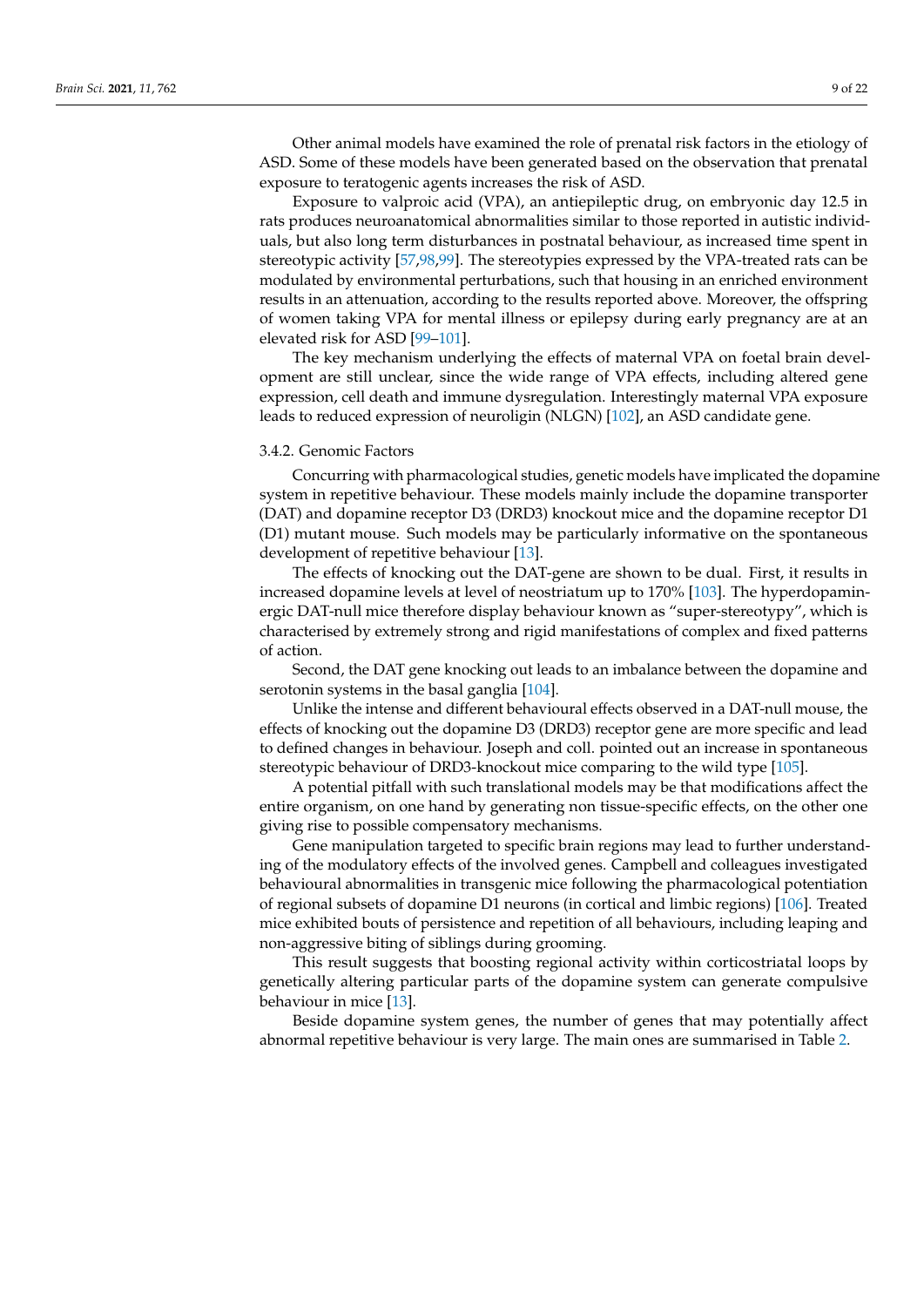<span id="page-9-0"></span>

|                                                                                                                  | Findings                                                                                                                                                                                                                                          | References                                         |
|------------------------------------------------------------------------------------------------------------------|---------------------------------------------------------------------------------------------------------------------------------------------------------------------------------------------------------------------------------------------------|----------------------------------------------------|
| GABA A-receptor beta-3<br>(GABRB3)                                                                               | ASD, together with Prader-Willi and Angelman syndromes,<br>has been linked to changes in a specific region (q11-13) of<br>chromosome 15 carrying the GABRB3 gene                                                                                  |                                                    |
| Hoxb <sub>8</sub>                                                                                                | Repetitive behaviour can also be observed in mice with<br>perturbations to the Hoxb8 gene, which display excessive<br>grooming up to wound infliction                                                                                             |                                                    |
| Serotonin receptor 2C<br>(HTR2C or 5-HT2c)                                                                       | The 5-HT2c knockout mouse shows intensified and<br>stereotyped chewing and reduced habituation of responses                                                                                                                                       | [109] Chou-Green<br>JM et al., 2003                |
|                                                                                                                  | HTR2C has been linked to ASD and Obsessive<br>Compulsive Disorder                                                                                                                                                                                 | [110] Veenstra-VanderWeele<br>J et al., 2000       |
| SAPAP3<br>(disks large-associated protein-3<br>gene DAP-3 or SAP90/PSD-<br>95-associated protein 3 or<br>SAPAP3) | SAPAP3 produced a mouse model of reduced<br>cortico-striatal synaptic transmission and glutamate<br>receptor function and excessive self-grooming behaviour                                                                                       | [111] Welch JM et al., 2007                        |
| SHANK gene family<br>(SHANK1, SHANK2, and                                                                        | SHANK1 deletion has been identified in a small number of<br>males with higher-functioning ASD                                                                                                                                                     | [112] Sato D et al. 2012                           |
| SHANK3)                                                                                                          | SHANK2 and SHANK3 mutations have been found in some<br>patients with ASD and intellectual disability                                                                                                                                              | [113] Berkel S et al., 2010                        |
|                                                                                                                  | Disruption of the SHANK3 gene in mice results in<br>functional deficits in glutamatergic synapses and<br>autistic-like behaviours, which includes repetitive<br>behaviour in the form of increased grooming, sniffing and<br>object manipulation. | [114] Schmeisser MJ et al.,<br>2012                |
| Neuroligin and neurexin genes                                                                                    | NL1-null mice groomed for twice the amount of time with<br>respect wild-type animals                                                                                                                                                              | [115] Blundell J et al., 2010                      |
|                                                                                                                  | Generation of neurexin1 $\alpha$ deficient mice revealed<br>behavioural changes, including increased grooming and<br>impaired nest-building behaviour, although no obvious<br>deficits in social behaviour or learning                            | [116] Etherton MR et al., 2009                     |
| M2 muscarine acetylcholine<br>receptor                                                                           | M2 muscarine acetylcholine receptor knockout mice show<br>marked impairment in set-shifting in the Barnes circular<br>maze task, with an increased perseverative behaviour                                                                        | [117] Dallaire JA et al., 2011                     |
| NRG1                                                                                                             | Neonatal mice treatments with recombinant eNRG1 protein<br>and T1-NRG1 similarly enhance<br>methamphetamine-triggered stereotypic movements                                                                                                       | [118] Kato et al., 2015                            |
| Grin1                                                                                                            | Grin1 knockdown mice have reduced NMDA receptor<br>function and demonstrate spontaneous motor stereotypy,<br>including over-grooming and self-injury                                                                                              | [119,120] Moy et al., 2008;<br>Gandal et al., 2012 |

**Table 2.** Genes that may potentially affect abnormal repetitive behaviour.

Legend: GABRB3: Gamma-aminobutyric acid receptor subunit beta-3; Hox-B8: Homeobox protein B8; HTR2C: Hydroxytryptamine Receptor 2C; 5-HT2c: 5-Hydroxytryptamine Receptor 2C; SAPAP3: SAP90/PSD-95-associated protein 3; DAP-3: Disks large-associated protein 3; SAP90: Synapse-associated protein 90; PSD- 95 associated protein 3: postsynaptic density 95-associated protein 3; SHANK: SH3 (SRC Homology 3) and multiple ankyrin repeat domains; NRG1: Neuregulin 1; Grin1: glutamate ionotropic receptor NMDA type subunit 1; NMDA: N-methyl-D-aspartate.

## *3.5. Pharmacologically Induced Repetitive Behaviour*

In animal models, stereotypies and repetitive behaviours can be produced by drugs that stimulate dopamine release, dopamine reuptake inhibitors, and direct dopamine receptor agonists [\[13](#page-15-11)[,121\]](#page-19-13). The observation that older adults with intellectual disability who have high pervasive stereotypic movements exhibit lower rates of eye-blinking and greater variance in eye blinking intervals, is aligned with these findings. In view of the fact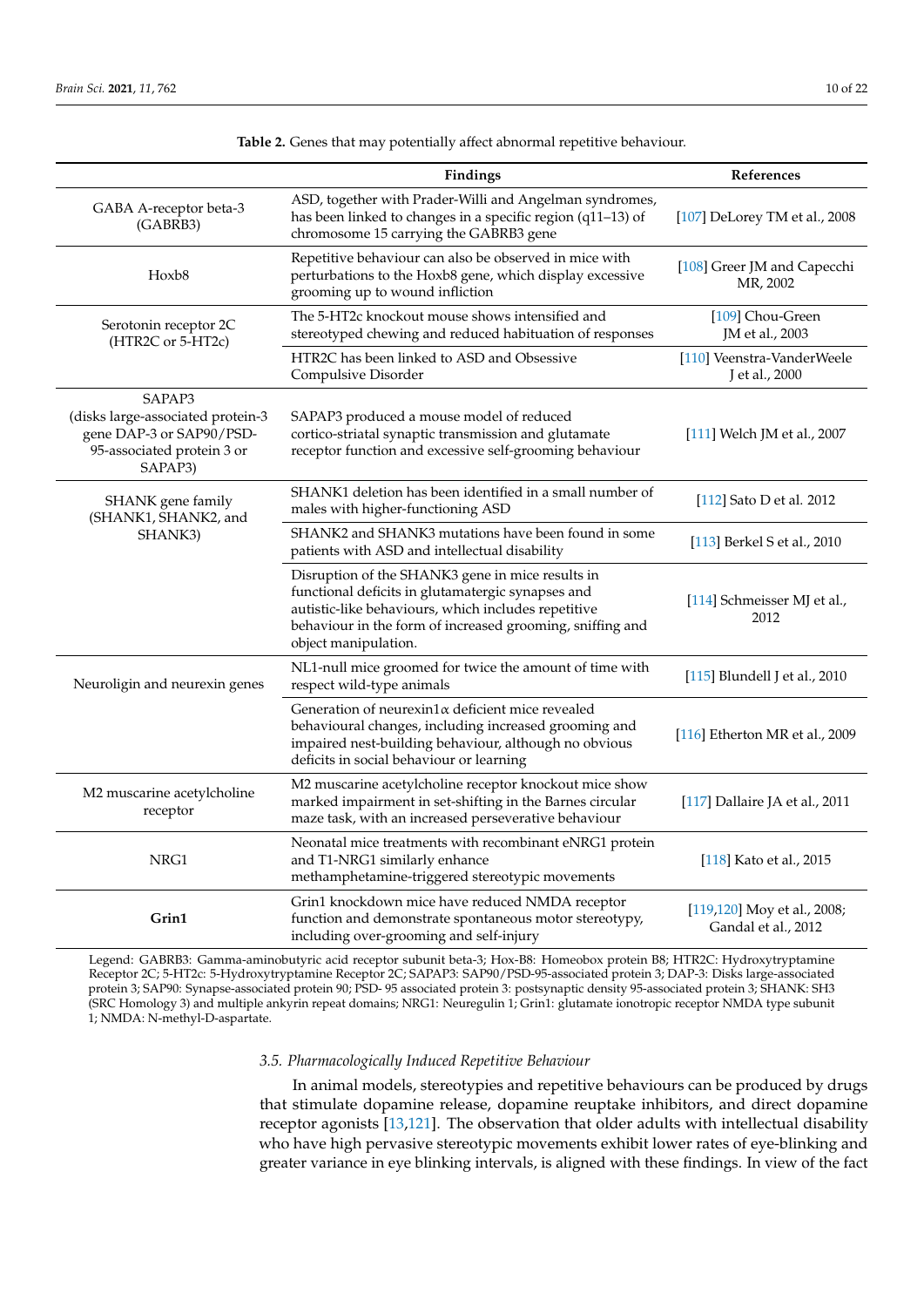that eye blinking rate has been found to directly correlate with dopamine function, these results suggest that stereotypies are connected to dopaminergic dysfunction [\[122\]](#page-19-14).

In this section, we will consider drugs induced stereotypies, which manipulate the brain circuitry more directly. Furthermore, pharmacological manipulations can be applied in young animals to assess their impairment in the development of repetitive behaviour, which is more relevant with respect to ASD.

Pharmacological studies have provided a great amount of what we know about the relevant neurobiological circuitry and a number of the drugs (for example cocaine, amphetamine) used to induce repetitive behaviours in animals that can also induce them in humans [\[57\]](#page-17-7).

Early experiments highlighted the importance of basal ganglia in mediating the induction of repetitive behaviour by such drugs. The basal ganglia system is modulated by different endogenous peptides. The main neurotransmitters in striatum, pallidum and thalamus are GABA and glutamate. Corticostriatal circuits are further modulated by dopamine, opiates (dynorphin, enkephalin), serotonin and several other neurotransmitters [\[13,](#page-15-11)[35\]](#page-16-17).

For example, increased levels of extracellular dopamine in the dorsal striatum were associated with decreased levels of acetylcholine (ACh) release. This imbalance seems to be related to the severity of motor stereotypies [\[121\]](#page-19-13). Studies investigating the role of neurotransmitters in repetitive behaviour are faced with a number of complications: firstly, these systems do not function in isolation, but are interactive; moreover, the manipulation of a single system may influence the other ones. Secondly, when exogenous pharmacological agents are employed to affect these systems, it is relevant the way of administration: the effects of direct injection into a brain region may be very different from the effects of oral, subcutaneous or intravenous administration. Thirdly, the effects of exogenous agents are usually dose-dependent, complicating the generalisation of findings regarding drug-induced behaviour [\[123\]](#page-19-15).

A summary of findings regarding the main agents involved in stereotypies is reported in Table [3.](#page-10-0)

<span id="page-10-0"></span>

| Neurotransmitter | Findings                                                                                                                                                                                                                   | References                       |  |
|------------------|----------------------------------------------------------------------------------------------------------------------------------------------------------------------------------------------------------------------------|----------------------------------|--|
| <b>GABA</b>      | Injection of Gamma aminobutyric acid (GABA) agonists in the<br>substantia nigra pars reticulata (SNpr) induces stereotypies in rats                                                                                        | [124] Scheel-Kruger et al., 1980 |  |
|                  | The administration of GABA-agonists or antagonists to the frontal<br>cortex in rats respectively attenuates or exacerbates stereotypies                                                                                    | [125] Karler et al., 1995        |  |
|                  | Distinct behavioural effects following GABAergic drug administration,<br>affected by topographical variations relative to the site of injection or<br>dose differences                                                     | [13] Langen et al., $2011$       |  |
|                  | Microinjection of GABA antagonist (bicuculline) into the limbic portion<br>of the external Globus Pallidus induces stereotypies in monkeys                                                                                 | [126] Grabli et al., 2004        |  |
|                  | Lower levels of GABA observed in the anterior cingulate cortex are<br>predictors of symptom severity                                                                                                                       | [127] Harris et al., 2016        |  |
| Glutammate       | Glutamate receptor agonists, as N-methyl-D-aspartate (NMDA)<br>agonists, can induce stereotypic behaviour, whereas administration of<br>an NMDA-receptor antagonist into striatum can attenuate<br>drug-induced stereotypy | [128] Bedingfield et al., 1997   |  |
|                  | Involvement of increased levels of glutamate and aspartate in the<br>striatum in the mediation of stereotypic behaviour in mouse models                                                                                    | [129] Presti et al., 2004        |  |

**Table 3.** Pharmacologically induced repetitive behaviour.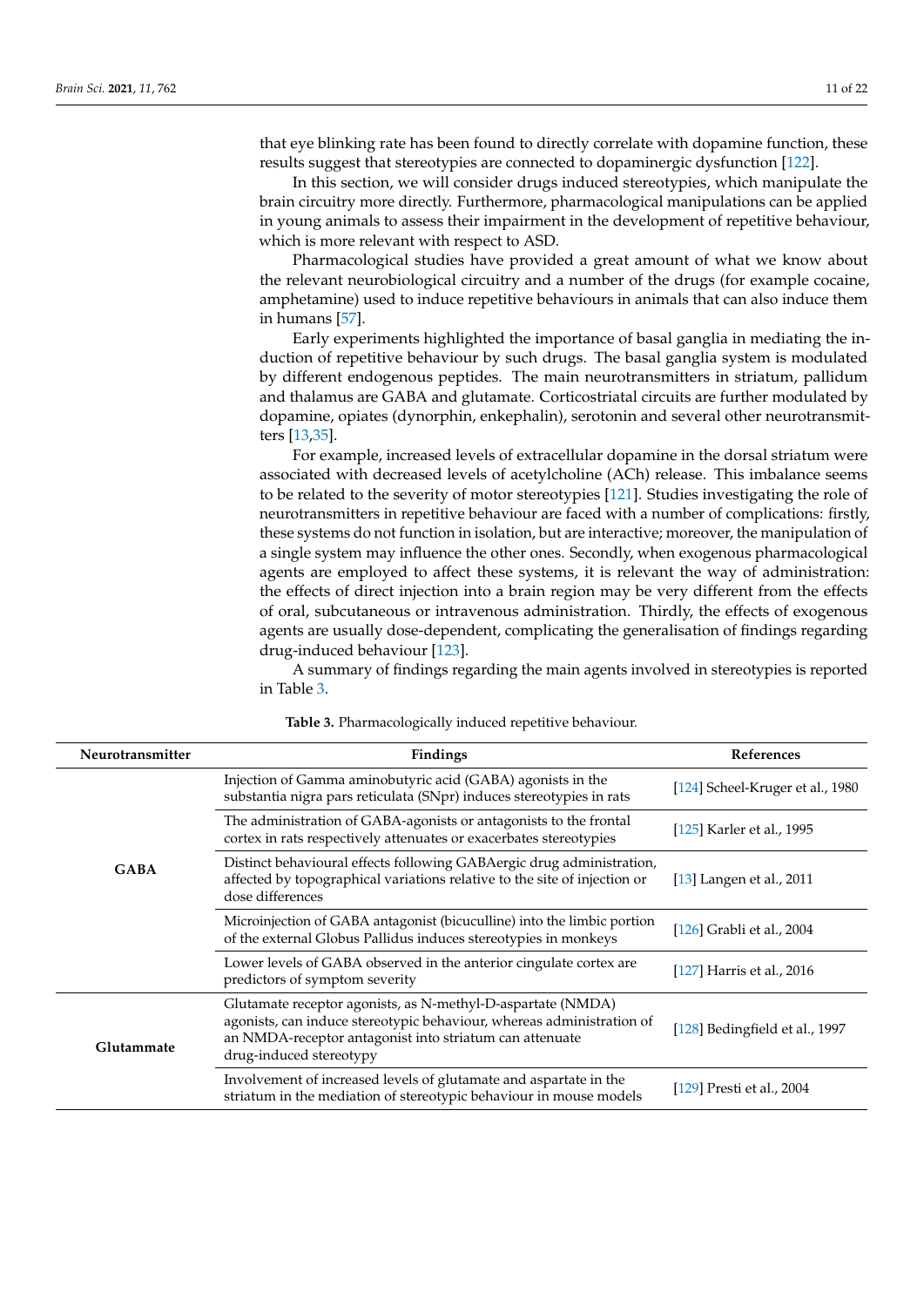| Neurotransmitter             | Findings                                                                                                                                                                                                                                                                                                                                                                                                                                  | References                                            |
|------------------------------|-------------------------------------------------------------------------------------------------------------------------------------------------------------------------------------------------------------------------------------------------------------------------------------------------------------------------------------------------------------------------------------------------------------------------------------------|-------------------------------------------------------|
| Dopamine                     | Administration of apomorphine, a dopamine agonist, was shown to<br>activate dopamine receptors in the neostriatum, resulting in<br>compulsive gnawing behaviour                                                                                                                                                                                                                                                                           | [54] Saka et al., 2004;<br>[13] Langen et al., 2011   |
|                              | Striatal dopamine may influence the balance between direct and<br>indirect pathways, affecting the global level of basal ganglia output                                                                                                                                                                                                                                                                                                   | [130] Groenewegen et al., 2003                        |
|                              | Dopaminergic drugs may modulate the prevalence of stereotypy by<br>stimulating the direct pathway and inhibiting the indirect one                                                                                                                                                                                                                                                                                                         | [35] Mason and Rushen, 2006                           |
|                              | The activation of striatal D1 receptors by dopamine projections from<br>substantia nigra pars compacta (SNpc) results in the amplification of<br>excitatory corticostriatal input and subsequently increases GABA-ergic<br>inhibition of the SNpr and the globus pallidus. Conversely, blocking<br>dopamine D1 receptors suppresses the direct pathway, and decreases<br>feedback to the cortex, resulting in less stereotypic behaviour. | [131] Joel and Doljansky, 2003;<br>[132] Presti, 2003 |
|                              | Dopamine agonists acting on D2 receptors (e.g., amphetamine,<br>apomorphine) suppress the indirect pathway and disinhibit behaviour                                                                                                                                                                                                                                                                                                       | $[5]$ Bechard et al., 2012                            |
|                              | Dopamine antagonists reduce stereotypies by blocking dopamine<br>D2 receptors                                                                                                                                                                                                                                                                                                                                                             | [133] Kjaer et al., 2004                              |
|                              | Raclopride, a dopamine D2 antagonist, may determine the arrest of<br>stereotypies when injected in the prefrontal dorsal striatum while it has<br>no effect when injected in the sensorimotor area of the dorsal striatum.                                                                                                                                                                                                                | [121] Aliane et al., 2011                             |
|                              | Administration of the GABA antagonist bicuculline into the frontal<br>cortex enhances the motor stimulatory effects of amphetamine                                                                                                                                                                                                                                                                                                        | [134] Kiyatkin et al., 1999                           |
|                              | Amphetamine-induced stereotypy can be attenuated via intracortical<br>infusion of dopamine                                                                                                                                                                                                                                                                                                                                                | [57] Lewis et al., 2007                               |
| Serotonine                   | Pharmacological stimulation of postsynaptic serotonin receptors in<br>rodents leads to complex behavioural symptoms including stereotyped<br>and repetitive behaviour                                                                                                                                                                                                                                                                     | [135] Curzon, 1990                                    |
|                              | Spontaneous stereotypic behaviour is associated with hypoactivity in<br>serotonin pathways                                                                                                                                                                                                                                                                                                                                                | [136] Korff et al., 2008                              |
|                              | Stereotypy-reducing effects of citalopram in bank voles                                                                                                                                                                                                                                                                                                                                                                                   | [137] Schoenecker and Heller,<br>2003                 |
|                              | Higher serotonin release and/or overactivity of serotonin receptors in<br>the development of repetitive behaviour                                                                                                                                                                                                                                                                                                                         | $[13]$ Langen et al., 2011                            |
|                              | Serotonin may affect the development of stereotypies by modulating<br>the dopamine system                                                                                                                                                                                                                                                                                                                                                 | [138] Schoenecker and Heller,<br>2001                 |
|                              | Dopamine-induced motor stereotypies can be alleviated by drugs that<br>act on serotonin receptors                                                                                                                                                                                                                                                                                                                                         | [139] Elliott et al., 1990                            |
|                              | Motor stereotypies in rats given large doses of amphetamine have been<br>shown to be dependent on serotonin release                                                                                                                                                                                                                                                                                                                       | [140] Lees et al., 1979                               |
|                              | Stereotypy can be reduced by injection of serotonergic antagonists into<br>the Sub-Thalamic Nucleus                                                                                                                                                                                                                                                                                                                                       | [141] Boris et al., 2007                              |
| Oxytocin and<br>vasopressine | Functional alterations in these systems may contribute to social deficits<br>in ASD and to repetitive behaviours                                                                                                                                                                                                                                                                                                                          | [142] Insel, 2010;<br>[143] Ross and Young, 2009      |
|                              | Genetic variations in Oxytocin (OT) receptor and vasopressin receptor<br>1A (V1aR) can be associated with ASD                                                                                                                                                                                                                                                                                                                             | [101] Patterson, 2011                                 |
| Histamine                    | Acute dose of ciproxifan, an histamine H3 receptor (H3R) antagonist, is<br>able to attenuate some stereotypies present in the animal model of ASD<br>induced by valproic acid                                                                                                                                                                                                                                                             | [144] Baronio et al., 2015                            |

**Table 3.** *Cont.*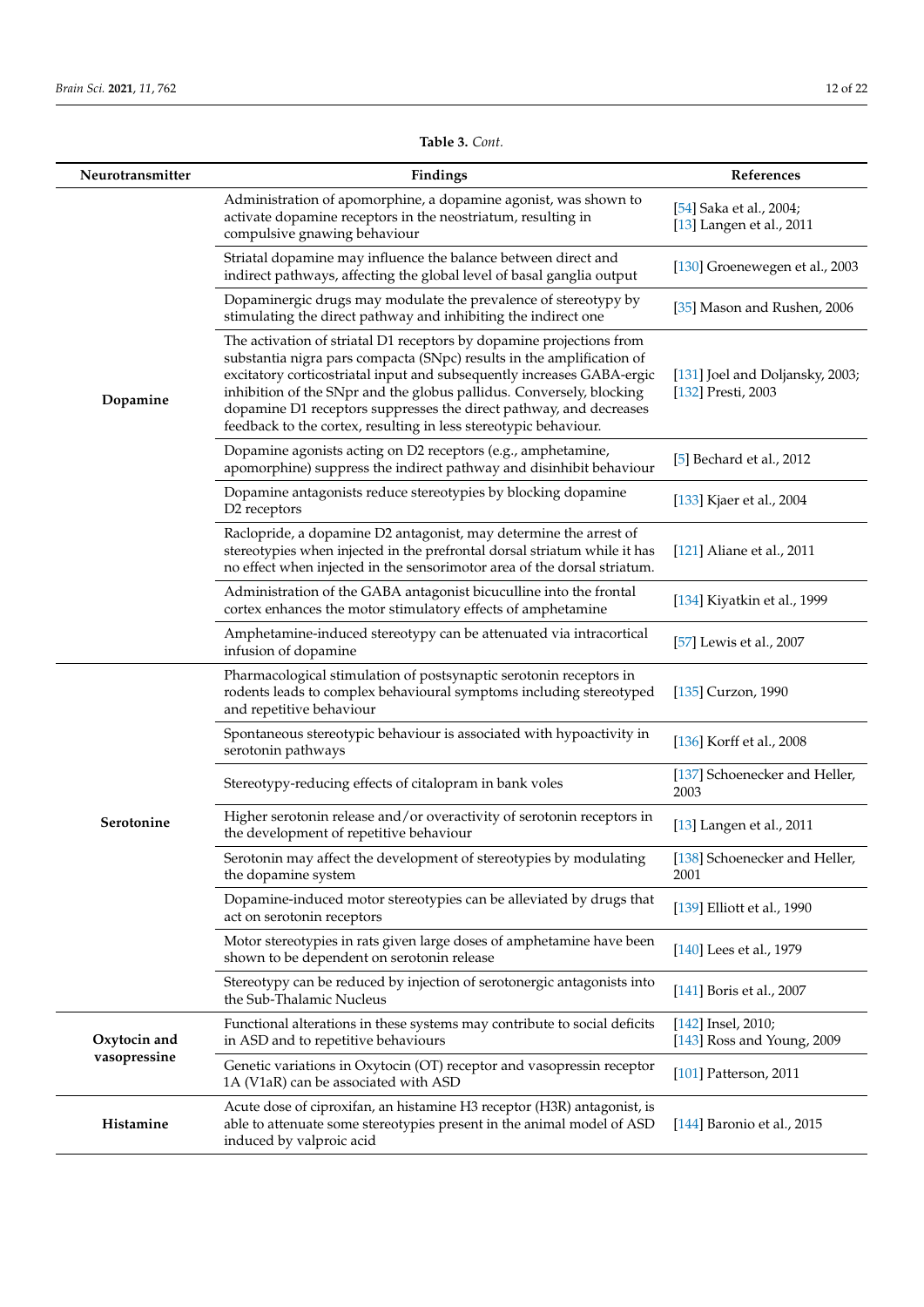## *3.6. Repetitive Behaviour in Specific Inbred Mouse Strains*

Inbred strains of mice have recently become the most frequently employed model for studying human brain disorders [\[5\]](#page-15-4). Identifying an inbred strain exhibiting repetitive behaviour without requiring a specific perturbation (lesion, drug or genetic mutation) is believed to be of significant importance to this field.

At least two inbred strains appear to be good models for ASD.

The BTBR T+tf/J (BTBR) inbred mouse strain displays several physical and behavioural abnormalities, constituting a reliable face validity for modelling ASD, because it exhibits a number of autistic-like traits, including repetitive behaviour in the form of elevated levels of self-grooming [\[145](#page-20-10)[,146\]](#page-20-11) and also cognitive inflexibility.

Complex or higher order repetitive behaviour (rituals, insistence on sameness, restricted interests) in individuals with ASD reflects a cognitive rigidity or inflexible adherence to routines and rituals [\[5,](#page-15-4)[57\]](#page-17-7).

To address the resistance to change/insistence on sameness behavioural domain, Amodeo and collaborators employed a spatial reversal learning task with BTBR mice [\[147\]](#page-20-12). Compared to C57BL/6 mice, BTBR mice performed similarly to controls in acquiring the spatial discrimination, but were impaired on reversal learning. This impairment was only observed when feedback for a correct choice was decreased to an 80% probability. BTBR mice also display inflexibility in the exploration of a hole-board and more patterned sequences in sequential investigations of a novel object, suggesting that this strain demonstrates both cognitive inflexibility and stereotypic motor behaviours [\[145](#page-20-10)[,148\]](#page-20-13).

Recent work has shown that the degree of restricted, repetitive behaviour in individuals with ASD correlates positively with deficits on executive function tasks that index cognitive flexibility [\[149\]](#page-20-14).

Cognitive flexibility, or resistance to change, can be assessed in animals using a variety of tasks that range in complexity from response extinction to reversal learning to intra- and extra-dimensional set shifting [\[150\]](#page-20-15). Work conducted with several different species has demonstrated that motor stereotypies are inversely correlated with measures of cognitive flexibility. For example, in bank voles and bears, extinction learning was significantly inversely correlated with the amount of stereotypy [\[80](#page-18-1)[,81\]](#page-18-25).

Similarly, Orange wing Amazon parrots were assessed for stereotypy and performance on a variation of a gambling task, which indexed the tendency to repeat responses or perseverate.

Animals with higher stereotypy scores exhibited greater sequential dependency in their responses on this task [\[80\]](#page-18-1). Lewis et al. examined the performance of deer mice in a procedural learning task that involved learning to turn down the right or left arm of a T-maze for reinforcement [\[57\]](#page-17-7). After acquisition, learning was reversed. Results indicated that high levels of stereotypy in deer mice were associated with deficits in reversal learning in the T-maze. In a hole board task, BTBR mice display inflexibility in exploratory behaviour and fail to shift exploration away from a familiar bedding stimulus to a palatable food odour [\[148\]](#page-20-13).

Such relationships between cognitive rigidity (deficits in set shifting, extinction, and reversal learning) and motor stereotypy can be understood given the common mediation by cortical-basal ganglia pathways.

Alterations in this circuitry could well impair the ability to inhibit pre-potent responding, the ability to orient to novel events and the ability to generate flexible patterns of behaviour.

Pierce and Courchesne assessed groups of B6 and BTBR mice for the frequency of repetitive contacts with novel objects: the object preferences and more invariant patterning of object exploration in this study provide striking parallels to the reduced toy exploration noted in children with ASD diagnoses relating to stereotyped patterns of behaviour, interests and activities [\[151\]](#page-20-16). These include an "encompassing preoccupation with one or more stereotyped and restricted patterns of interest . . . inflexible adherence to specific, nonfunctional routines or rituals . . . and a persistent preoccupation with parts of objects [\[152\]](#page-20-17)."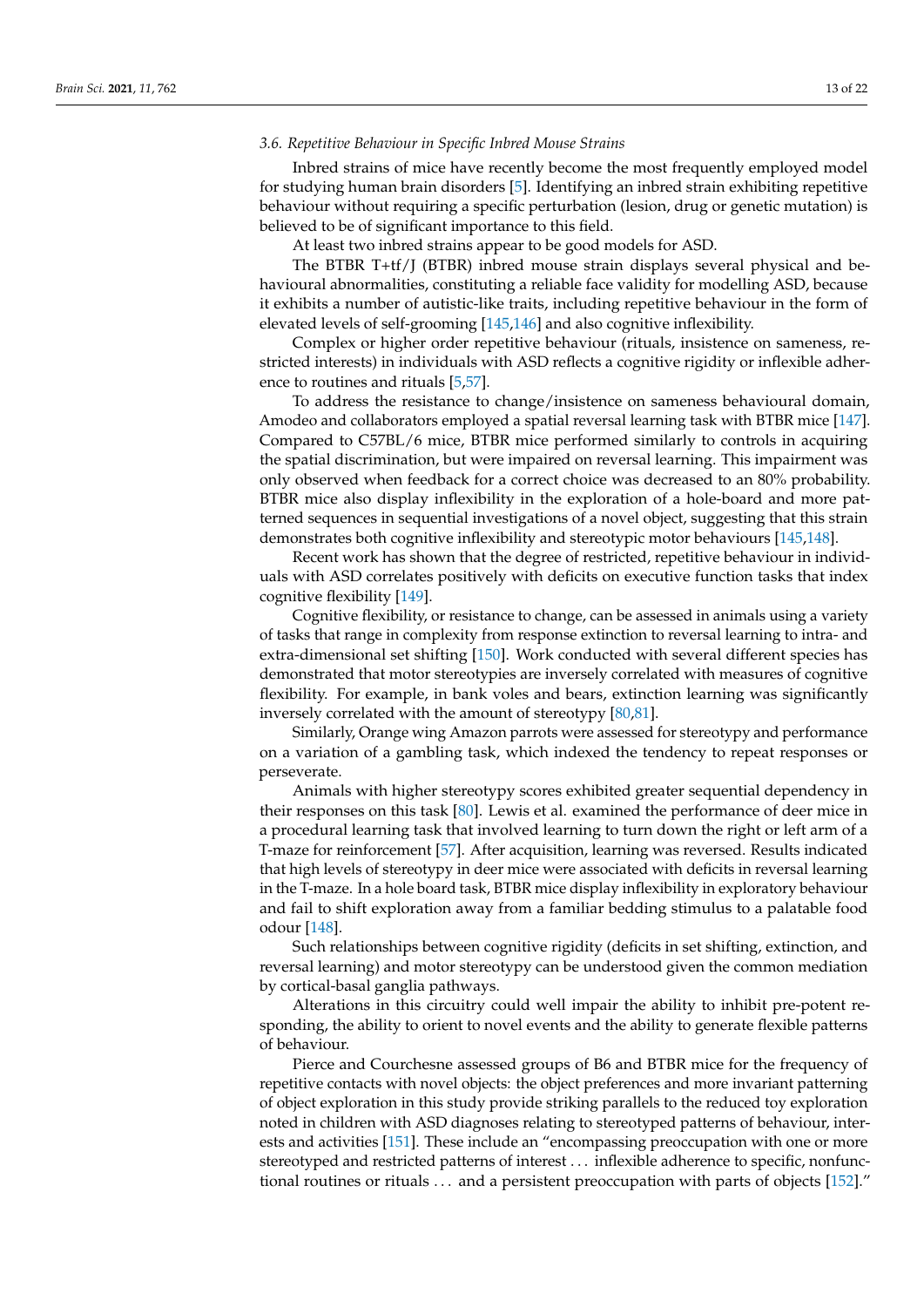These findings indicate that BTBR mice show cognitive aspects of stereotypy, in addition to display of motor sequences, such as those involved in grooming and bar-biting.

Investigation of repetitive stereotyped behaviours suggests that these traits may be reflective of functional homologies rather than superficial parallels in restricted interests and behaviours seen in the clinical population and within the inbred model. Such phenomena might be helpful in detecting clinically-relevant endophenotypes that are collectively present in the BTBR strain, which in turn can be applied in other candidate strains and mutants for the ultimate aim of unravelling the complex psychopathology of ASD.

Another inbred mouse strain that seems to be promising for furthering our understanding of the neurobiology of repetitive behaviour is the C58 strain. Ryan and coll. reported repetitive hindlimb jumping and persistent backflipping in these mice [\[153](#page-20-18)[,154\]](#page-20-19).

Inbred C58/J mice also demonstrated stereotypic hyperactivity and back-flipping, in addition to lack of sociability and poor learning acquisition [\[5\]](#page-15-4).

Remarkably, these repetitive motor responses in C58/J mice may be reduced through environmental enrichment.

These observations have been confirmed beyond [\[155\]](#page-20-20), showing that, compared to C57BL/6 mice, C58 mice exhibited high rates of spontaneous hindlimb jumping and backward somersaulting. Authors also showed that six weeks of environmental enrichment following weaning substantially reduced repetitive behaviour. C58 mice did not exhibit increased marble burying, nor did they display reduced exploratory behaviour in the hole-board task. Further investigation of cognitive inflexibility in this strain, therefore, will be important in determining the utility of this model for modelling resistance to change/insistence on sameness.

### *3.7. Different Kinds of Stereotypies*

As above mentioned, RRB represent one of two diagnostic domains for ASD, referring to a broad range of behavioural patterns that include stereotypies, repeated self-injurious behaviour, repetitive manipulation of objects, rituals and routines, and insistence on sameness. As a result of the present literature mapping of animal research, RRB can be distinguished in "lower-order" motor actions and "higher-order" behaviours. The former are characterised mainly by repetition of movements and include stereotypies, repeated selfinjury, and repetitive manipulation of objects, while the latter are characterised mainly by rigidity or inflexibility, and more complex behaviours, and include rituals and routines, and insistence on sameness [\[6,](#page-15-5)[7,](#page-15-6)[156,](#page-20-21)[157\]](#page-20-22). Transposing this distinction to stereotypies of persons with ASD and corroborating it with their own clinical experience, the authors of the present paper propose to distinguish among stereotypies a subgroup characterised by higher complexity, articulation, association to individual history, modulation by environmental factors, and finalisation. This group is here suggested to be named as 'autotypies', to be distinguished from other stereotypies, which are simple behaviours or acts, rigid, independent from its original eliciting stimulus, and often reinforcing in its own.

### **4. Discussion**

Stereotypies represent a wide range of abnormal and repetitive behaviours and core deficits in ASD [\[2](#page-15-1)[,12\]](#page-15-10). The reviewed literature highlights how animal models could be useful in reproducing such behaviours, connected to different human disorders, and particularly linking them to ASD.

The aim of this study is revealing the etiopathological and neurobiological basis of the disorder and, in turn, the different endophenotypes associated. This may lead to new pharmacological treatments [\[13](#page-15-11)[,158\]](#page-20-23).

Early studies had already highlighted the role of basal ganglia circuitry in repetitive behaviours [\[48\]](#page-16-28), but later the functional and structural anatomy of different cortico-striatal loops was further underlined [\[50\]](#page-17-0). These findings pointed out how selective damage to each loop caused different type of stereotypies, according to the cortical area targeted.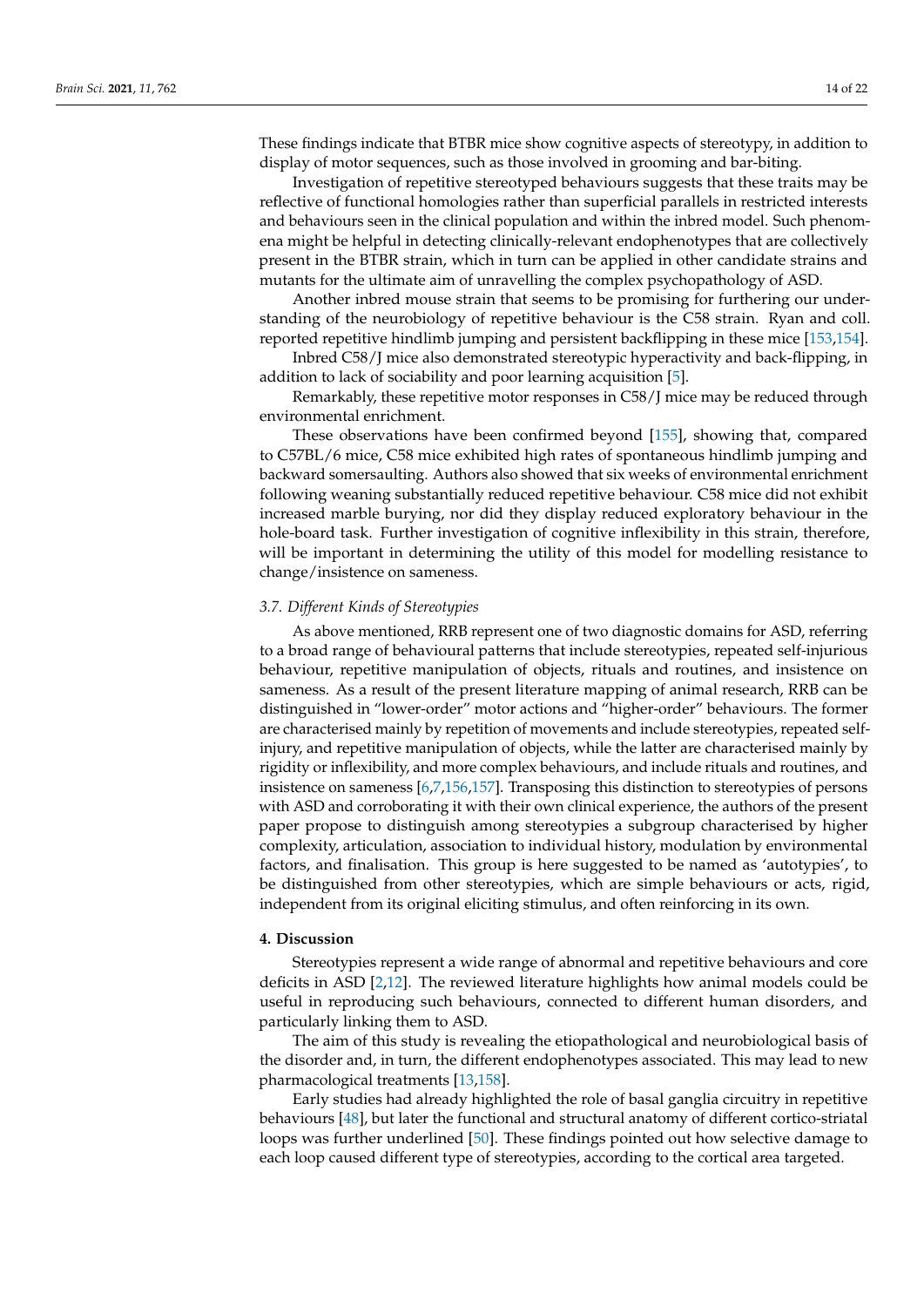Besides, as research was proceeding, a new line of investigation emerged and is nowadays active, i.e., the attempt to model insistence to sameness of ASD in mice model. Following this new line of investigation, insistence on sameness emerged as connected with the level of motor and behavioural stereotypies. Both kinds of stereotypy actually depend on the basal ganglia circuitry, which is also connected with different cerebral areas, upon which restricted interests, mannerisms and persistent preoccupation with parts of objects in ASD depend [\[159](#page-20-24)[,160\]](#page-20-25).

However, all the papers reviewed stress that there are a number of difficulties in developing animal models with features of ASD [\[161\]](#page-20-26). First, the disorder is currently defined by a set of core behavioural abnormalities rather than by objective biomarkers. Second, ASD may actually represent a set of behaviourally distinct disorders, with different causes and pathogenesis [\[162\]](#page-20-27). Use of the broader definition, as ASD, further complicates this issue, also in diagnosis and detecting especially people without associated intellectual disability [\[163\]](#page-21-0). Third, the genetics of ASD are complex, encompassing numerous candidate genes, copy number variations, and monogenic, syndromic disorders, also with autistic symptoms [\[164,](#page-21-1)[165\]](#page-21-2). Lastly, in animals there is currently no pathognomic feature of ASD that can be clearly used to distinguish an "autistic" from a "schizophrenic mouse", and in humans the relationship between psychosis and ASD is complex [\[166](#page-21-3)[–168\]](#page-21-4).

Even with reference to RRB, animal models that can represent salient features of human neurodevelopmental disorders are limited. In fact, most of these models centre around sensorimotor, or lower-order, RRB, although there are select models that display analogues for higher-order RRB, such as reversal learning deficits [\[14\]](#page-15-12).

Other issues are related to the primary and secondary nature of stereotypies with respect to various environmental factors and psychological distress. Most of reviewed studies indicate stereotypies to be subordinate to current or past aversive environment or events, but several hypotheses have also been advanced on an inverse order, as well as a reinforcing, coping, and rewarding function of stereotypy [\[42](#page-16-22)[,169](#page-21-5)[,170\]](#page-21-6).

Though much of current knowledge on the neurobiological basis of stereotypies comes from studies of drug-induced RRB, very little of the work we have reviewed addressed the identification of specific potential therapeutic targets of pharmacological treatment of stereotypies using animal models. This is a critical need in the field as there are few, if any, pharmacological interventions for the treatment of RRB in ASD with established efficacy.

Results of the present review may be limited by the procedure followed and the breadth and complexity of the scope. A literature mapping varies from a systematic review in the breadth of the topic area and questions, and the limits of data extracted [\[28\]](#page-16-10). However, some process for performing systematic mapping studies, such quality criteria when evaluating the identified articles, have been considered in addition while carrying out the present work.

Basing on our results, we suggest for future research in the field to shift the focus from complex syndrome (ASD) studies to inter-species trait studies, which may enable a more precise definition of cross-species stereotypic behaviours and facilitate the identification of underlying biological substrates. Detailed phenotyping and consensus in the definitions applied is indispensable to systematic research efforts investigating repetitive behaviour across species and clinical conditions. Future studies should also address more generally the degree of usefulness of applying a phylogenetic approach to this symptomatic dimension of ASD through new phylogenetically based analytical methods. For accurate inference, statistical studies of comparative data should assume some model of character evolution and taxa used in comparative analysis should be selected basing on their phylogenetic affinities [\[171\]](#page-21-7).

## **5. Conclusions**

Literature mapping confirmed that phylogenic approach and animal models may help to improve understanding and differentiation of stereotypies in ASD. Some repetitive behaviours appear to be associated with restricted environments and experiences, phar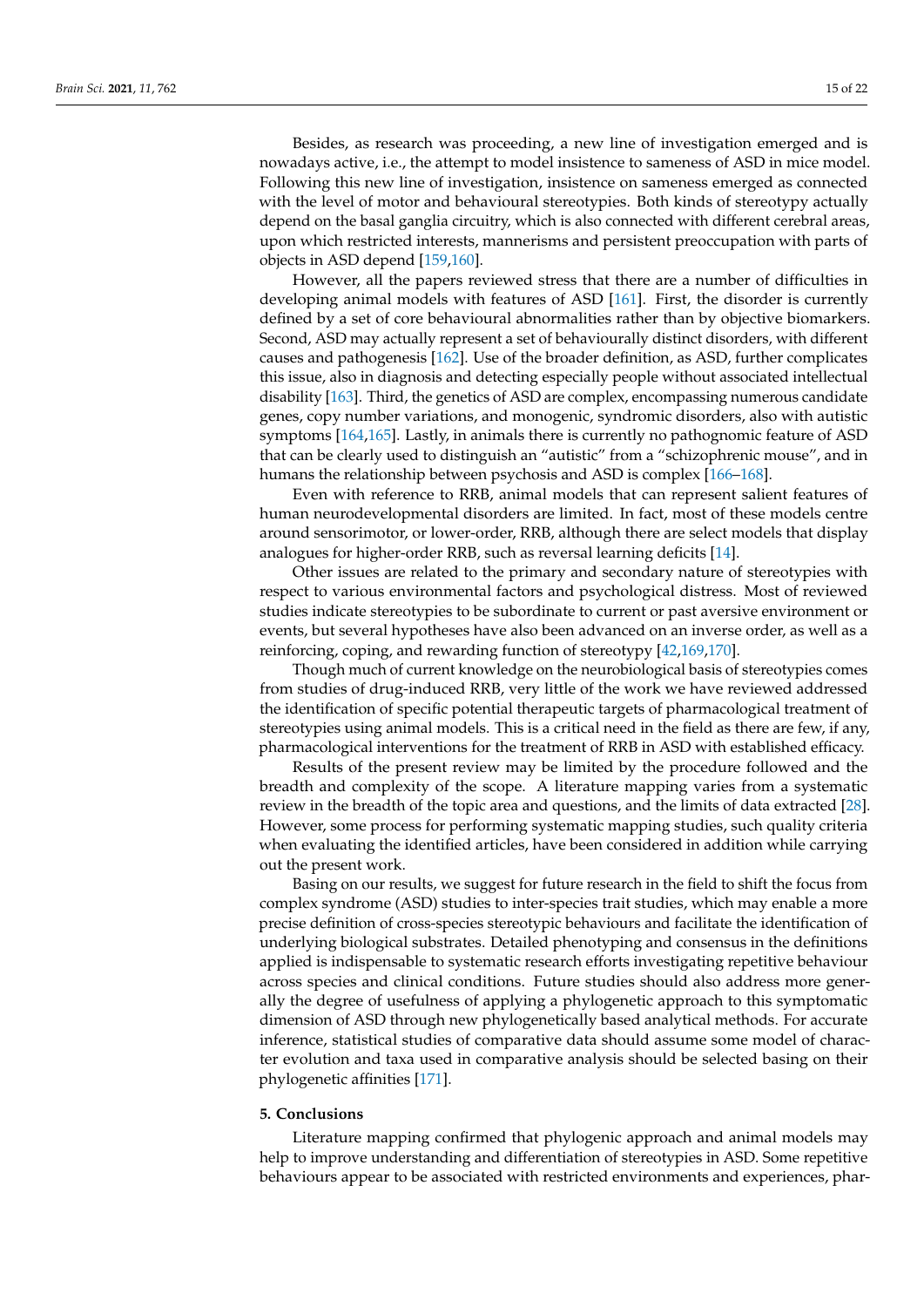macological agents and common genomic and anatomical factors across species, mainly alterations of basal ganglia circuitry.

Furthermore, a distinction between stereotypies and autotypies should be considered, with the latter representing a new subgroup of RRBs characterised by higher complexity, articulation, association to individual history, modulation by environmental factors, and finalisation than stereotypies.

Therefore, knowledge derived from the phylogenic approach and from studies on animal models may contribute to our understanding of the neurobiological mechanisms underlying RRBs and consequently support clinical issues related to stereotypies in persons with ASD, as well as provide new in-sights in classification, pathogenesis, and management. However, future studies must validate and refine this utility and breadth by defining crossspecies stereotypic behaviours more precisely and using modern phylogenetically based analytical methods.

**Author Contributions:** Conceptualization, R.K. and M.O.B. (M.O.B. is also responsible for the creation of the term 'autotypies' and the definition of the related concept); methodology, M.O.B.; software, A.B. and E.R.; validation, M.O.B. and A.H.; formal analysis, T.C., D.I., E.R., A.B., R.K. and M.O.B.; investigation, T.C., D.I., E.R., A.B., R.K. and M.O.B.; resources, all authors; data curation, A.B. and E.R.; writing—original draft preparation, R.K., M.O.B., T.C., D.I., E.R. and A.B.; writing—review and editing, M.O.B., A.B. and E.R.; supervision, A.H.; project administration, R.K. and M.O.B.; funding acquisition, R.K. and M.O.B. All authors have read and agreed to the published version of the manuscript.

**Funding:** This research received no external funding.

**Conflicts of Interest:** The authors declare no conflict of interest.

### **References**

- <span id="page-15-0"></span>1. Ridley, R.M.; Baker, H.F. Stereotypy in monkeys and humans. *Psychol. Med.* **1982**, *12*, 61–72. [\[CrossRef\]](http://doi.org/10.1017/S0033291700043294)
- <span id="page-15-1"></span>2. Rojahn, J.; Matlock, S.T.; Tassé, M.J. The stereotyped behavior scale: Psychometric properties and norms. *Res. Dev. Disabil.* **2000**, *21*, 437–454. [\[CrossRef\]](http://doi.org/10.1016/S0891-4222(00)00057-3)
- <span id="page-15-2"></span>3. Berkson, G.; Gutermuth, L.; Baranek, G. Relative prevalence and relations among stereotyped and similar behaviors. *Am. J. Ment. Retard.* **1995**, *100*, 137–145. [\[PubMed\]](http://www.ncbi.nlm.nih.gov/pubmed/8527110)
- <span id="page-15-3"></span>4. Bodfish, J.W.; Symons, F.J.; Parker, D.E.; Lewis, M.H. Varieties of repetitive behavior in autism: Comparisons to mental retardation. *J. Autism Dev. Disord.* **2000**, *30*, 237–243. [\[CrossRef\]](http://doi.org/10.1023/A:1005596502855)
- <span id="page-15-4"></span>5. Sacco, R.; Curatolo, P.; Manzi, B.; Militerni, R.; Bravaccio, C.; Frolli, A.; Lenti, C.; Saccani, M.; Elia, M.; Reichelt, K.L.; et al. Principal pathogenetic components and biological endophenotypes in autism spectrum disorders. *Autism Res.* **2010**, *3*, 237–252. [\[CrossRef\]](http://doi.org/10.1002/aur.151) [\[PubMed\]](http://www.ncbi.nlm.nih.gov/pubmed/20878720)
- <span id="page-15-5"></span>6. Turner, M.A. Towards an executive dysfunction account of repetitive behaviour in autism. In *Autism as an Executive Disorder*; Russell, J., Ed.; Oxford University Press: Oxford, UK, 1997; pp. 57–100.
- <span id="page-15-6"></span>7. Kanner, L. Autistic disturbances of affected content. *Nerv. Child* **1943**, *2*, 3–20.
- <span id="page-15-7"></span>8. American Psychiatric Association (APA). *DSM-5 Task Force. Diagnostic and Statistical Manual of Mental Disorders: DSM-5TM*, 5th ed.; American Psychiatric Publishing, Inc.: Washington, DC, USA, 2013.
- <span id="page-15-8"></span>9. Lewis, M.; Kim, S.J. The pathophysiology of restricted repetitive behavior. *J. Neurodev. Disord.* **2009**, *1*, 114–132. [\[CrossRef\]](http://doi.org/10.1007/s11689-009-9019-6)
- <span id="page-15-9"></span>10. Bechard, A.; Lewis, M. Modeling Restricted Repetitive Behavior in Animals. *Autism* **2012**, *6* (Suppl. S1), 2. [\[CrossRef\]](http://doi.org/10.4172/2165-7890.S1-006)
- <span id="page-15-13"></span>11. Szatmari, P.; Georgiades, S.; Bryson, S.; Zwaigenbaum, L.; Roberts, W.; Mahoney, W.; Goldberg, J.; Tuff, L. Investigating the structure of the restricted, repetitive behaviours and interests domain of autism. *J. Child Psychol. Psychiatry* **2006**, *47*, 582–590. [\[CrossRef\]](http://doi.org/10.1111/j.1469-7610.2005.01537.x)
- <span id="page-15-10"></span>12. Cuccaro, M.L.; Shao, Y.; Grubber, J.; Slifer, M.; Wolpert, C.M.; Donnelly, S.L.; Abramson, R.K.; Ravan, S.A.; Wright, H.H.; DeLong, G.R.; et al. Factor analysis of restricted and repetitive behaviors in autism using the Autism Diagnostic Interview-R. *Child Psychiatry Hum. Dev.* **2003**, *34*, 3–17. [\[CrossRef\]](http://doi.org/10.1023/A:1025321707947) [\[PubMed\]](http://www.ncbi.nlm.nih.gov/pubmed/14518620)
- <span id="page-15-11"></span>13. Langen, M.; Kas, M.J.; Staal, W.G.; van Engeland, H.; Durston, S. The neurobiology of repetitive behavior: Of mice . . . . *Neurosci. Biobehav. Rev.* **2011**, *35*, 345–355. [\[CrossRef\]](http://doi.org/10.1016/j.neubiorev.2010.02.004) [\[PubMed\]](http://www.ncbi.nlm.nih.gov/pubmed/20156480)
- <span id="page-15-12"></span>14. Wilkes, B.J.; Lewis, M.H. The neural circuitry of restricted repetitive behavior: Magnetic resonance imaging in neurodevelopmental disorders and animal models. *Neurosci. Biobehav. Rev.* **2018**, *92*, 152–171. [\[CrossRef\]](http://doi.org/10.1016/j.neubiorev.2018.05.022) [\[PubMed\]](http://www.ncbi.nlm.nih.gov/pubmed/29802854)
- <span id="page-15-14"></span>15. Bechard, A.; Nicholson, A.; Mason, G. Litter size predicts adult stereotypic behavior in female laboratory mice. *J. Am. Assoc. Lab. Anim. Sci.* **2012**, *51*, 407–411. [\[PubMed\]](http://www.ncbi.nlm.nih.gov/pubmed/23043805)
- <span id="page-15-15"></span>16. Lord, C.; Jones, R.M. Annual Research Review: Re-thinking the classification of autism spectrum disorders. *J. Child. Psychol. Psychiatry* **2012**, *53*, 490–509. [\[CrossRef\]](http://doi.org/10.1111/j.1469-7610.2012.02547.x)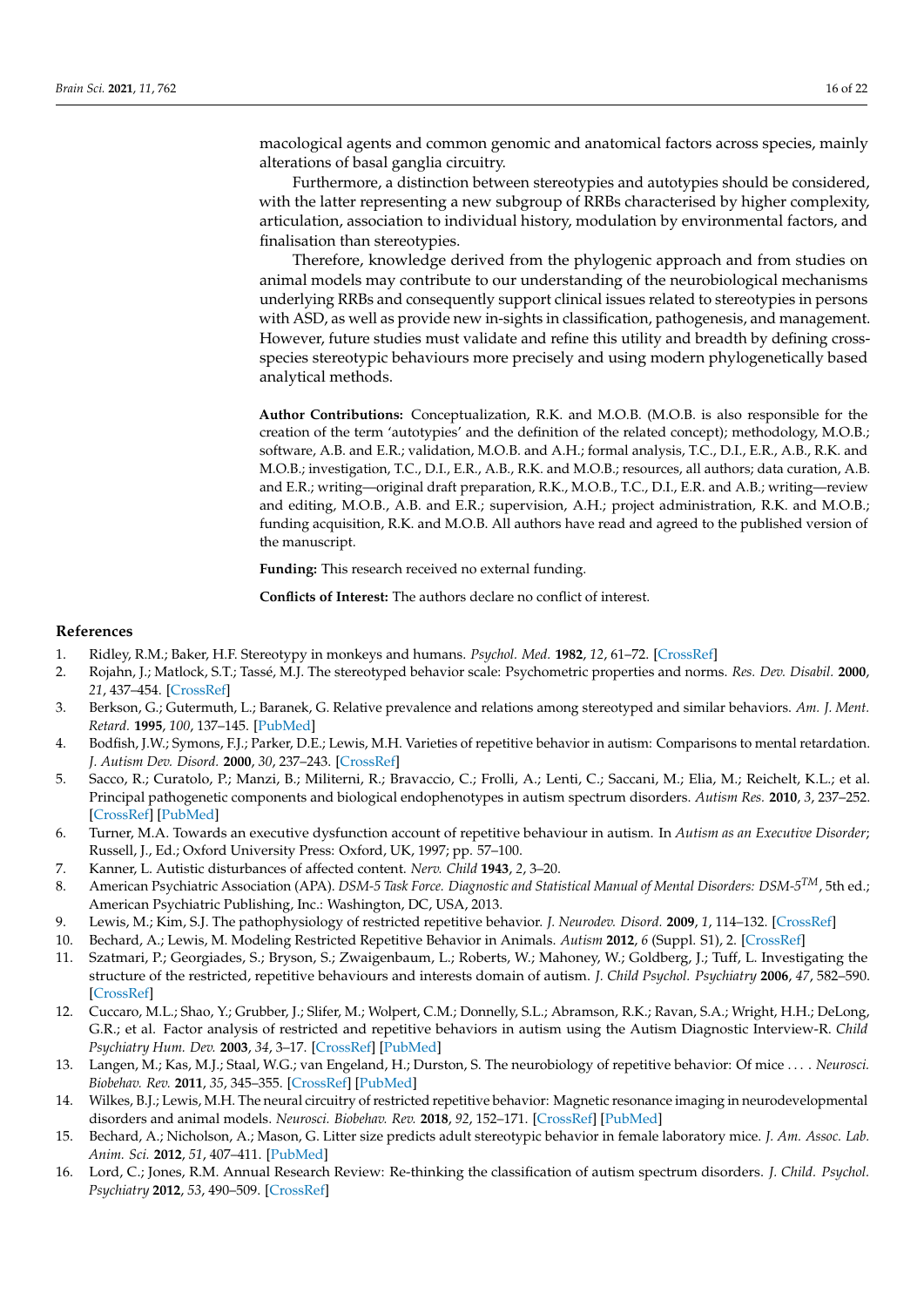- <span id="page-16-0"></span>17. Boyd, B.A.; McDonough, S.G.; Rupp, B.; Khan, F.; Bodfish, J.W. Effects of a Family-Implemented Treatment on the Repetitive Behaviors of Children with Autism. *J. Autism Dev. Disord.* **2011**, *41*, 1330–1341. [\[CrossRef\]](http://doi.org/10.1007/s10803-010-1156-y) [\[PubMed\]](http://www.ncbi.nlm.nih.gov/pubmed/21161576)
- <span id="page-16-1"></span>18. Péter, Z.; Oliphant, M.E.; Fernandez, T.V. Motor Stereotypies: A Pathophysiological Review. *Front. Neurol.* **2017**, *11*, 171. [\[CrossRef\]](http://doi.org/10.3389/fnins.2017.00171) [\[PubMed\]](http://www.ncbi.nlm.nih.gov/pubmed/28405185)
- 19. Ching, H.; Pringsheim, T. Aripiprazole for autism spectrum disorders (ASD). *Cochrane Database Syst. Rev.* **2012**, *5*, CD009043.
- <span id="page-16-2"></span>20. Doyle, C.A.; McDougle, C.J. Pharmacologic treatments for the behavioral symptoms associated with autism spectrum disorders across the lifespan. *Dialogues Clin. Neurosci.* **2012**, *14*, 263–279.
- <span id="page-16-3"></span>21. Tanimura, Y.; King, M.A.; Williams, D.K.; Lewis, M.H. Development of repetitive behavior in a mouse model: Roles of indirect and striosomal basal ganglia pathways. *Int. J. Dev. Neurosci.* **2011**, *29*, 461–467. [\[CrossRef\]](http://doi.org/10.1016/j.ijdevneu.2011.02.004)
- <span id="page-16-4"></span>22. Carrasco, M.; Volkmar, F.R.; Bloch, M.H. Pharmacologic treatment of repetitive behaviors in autism spectrum disorders: Evidence of publication bias. *Pediatrics* **2012**, *129*, e1301–e1310. [\[CrossRef\]](http://doi.org/10.1542/peds.2011-3285)
- <span id="page-16-5"></span>23. King, B.H.; Hollander, E.; Sikich, L.; McCracken, J.T.; Scahill, L.; Bregman, J.D.; Ritz, L. Lack of efficacy of citalopram in children with autism spectrum disorders and high levels of repetitive behavior: Citalopram ineffective in children with autism. *Arch. Gen. Psychiatry* **2009**, *66*, 583–590. [\[CrossRef\]](http://doi.org/10.1001/archgenpsychiatry.2009.30) [\[PubMed\]](http://www.ncbi.nlm.nih.gov/pubmed/19487623)
- <span id="page-16-6"></span>24. Rapp, J.T.; Vollmer, T.R. Stereotypy I: A review of behavioral assessment and treatment. *Res. Dev. Disabil.* **2005**, *26*, 527–547. [\[CrossRef\]](http://doi.org/10.1016/j.ridd.2004.11.005)
- <span id="page-16-7"></span>25. Oakley, C.; Mahone, M.; Morris-Berry, C.; Klinea, T.; Singer, H.S. Primary Complex Motor Stereotypies in Older Children and Adolescents: Clinical Features and Longitudinal Follow-Up. *Pediatr. Neurol.* **2015**, *52*, 398–403. [\[CrossRef\]](http://doi.org/10.1016/j.pediatrneurol.2014.11.002) [\[PubMed\]](http://www.ncbi.nlm.nih.gov/pubmed/25661287)
- <span id="page-16-8"></span>26. Lovaas, O.I.; Litrownik, A.; Mann, R. Response latencies to auditory stimuli in autistic children engaged in self-stimulatory behaviour. *Behav. Res. Ther.* **1971**, *9*, 3949. [\[CrossRef\]](http://doi.org/10.1016/0005-7967(71)90035-0)
- <span id="page-16-9"></span>27. Cunningham, A.B.; Schreibman, L. Stereotypy in Autism: The Importance of Function. *Res. Autism Spectr. Disord.* **2008**, *2*, 469–479. [\[CrossRef\]](http://doi.org/10.1016/j.rasd.2007.09.006) [\[PubMed\]](http://www.ncbi.nlm.nih.gov/pubmed/19122856)
- <span id="page-16-10"></span>28. Rutter, D.; Francis, J.; Coren, E.; Fisher, M. *SCIE Systematic Research Reviews: Guidelines*, 2nd ed.; Social Care Institute for Excellence: London, UK, 2010.
- <span id="page-16-11"></span>29. Kilkenny, C.; Browne, W.J.; Cuthill, I.C.; Emerson, M.; Altman, D.G. Improving Bioscience Research Reporting: The ARRIVE Guidelines for Reporting Animal Research. *PLoS Biol.* **2010**, *8*, e1000412. [\[CrossRef\]](http://doi.org/10.1371/journal.pbio.1000412)
- <span id="page-16-12"></span>30. Hart, P.C.; Bergner, C.L.; Dufour, B.D.; Smolinsky, A.N.; Egan, R.J.; LaPorte, J.L.; Kalueff, A.V. Analysis of abnormal repetitive behaviors in experimental animal models. In *Translational Neuroscience*; Warnik, J.E., Kauleff, A.V., Eds.; Nova Science: New York, NY, USA, 2009; pp. 71–82.
- <span id="page-16-13"></span>31. McMahon, F.B.; McMahon, J.W. *Abnormal Behavior: Psychology's View*; Dorsey Press: Homewood, IL, USA, 1983.
- <span id="page-16-14"></span>32. Luescher, U.A.; Hurnik, J.F. Contribution to a Concept of Behavioral Abnormality in Farm Animals under Confinement. In *Advances in Animal Welfare Science 1986/87*; Springer: Dodrecht, The Netherlands, 1987; pp. 67–76.
- <span id="page-16-15"></span>33. Fraser, A.F.; Broom, D.M. *Farm Animal Behaviour and Welfare*; Baillière Tindall: London, UK, 1990.
- <span id="page-16-16"></span>34. Broom, D.M. Stereotypies as animal welfare indicators. In *Indicators Relevant to Farm Animal Welfare*; Smidt, D., Ed.; Springer: Dodrecht, The Netherlands, 1983; pp. 81–87.
- <span id="page-16-17"></span>35. Mason, G.J.; Rushen, J. Stereotypic Animal Behaviour. In *Fundamentals and Applications to Welfare*; CAB International: Wallingford, UK, 2006.
- <span id="page-16-18"></span>36. Hinde, R.A. The relevance of animal studies to human neurotic disorders. In *Aspects of Psychiatric Research*; Richter, D., Ed.; Oxford University Press: London, UK, 1962; pp. 240–261.
- <span id="page-16-19"></span>37. Hinde, R.A. *Animal Behaviour*, 2nd ed.; McGraw-Hill: New York, NY, USA, 1970.
- 38. Fentress, J.C. The tonic hypothesis and the patterning of behavior. *Ann. N. Y. Acad. Sci.* **1977**, *290*, 370–395. [\[CrossRef\]](http://doi.org/10.1111/j.1749-6632.1977.tb39739.x)
- 39. Dawkins, M. *Unravelling Animal Behaviour*; Longman: Harlow, UK, 1986.
- <span id="page-16-20"></span>40. Groothuis, T. On the ontogeny of display behaviour in the black-headed gull: I. The gradual emergence of the adult forms. *Behaviour* **1989**, *9*, 76–124. [\[CrossRef\]](http://doi.org/10.1163/156853989X00178)
- <span id="page-16-21"></span>41. Fox, M.W. Psychopathology in man and lower animals. *J. Am. Vet. Med. Assoc.* **1971**, *159*, 66–77.
- <span id="page-16-22"></span>42. Mason, G.J. Stereotypies: A critical review. *Anim. Behav.* **1991**, *41*, 1015–1037. [\[CrossRef\]](http://doi.org/10.1016/S0003-3472(05)80640-2)
- <span id="page-16-23"></span>43. Meehan, C.L.; Garner, J.P.; Mench, J.A. Enviromental enrichment and Development of Cage Stereotypy in Orange-winged Amazon Parrots (*Amazona amazonica*). *Dev. Psychobiol.* **2004**, *44*, 209–218. [\[CrossRef\]](http://doi.org/10.1002/dev.20007) [\[PubMed\]](http://www.ncbi.nlm.nih.gov/pubmed/15103731)
- <span id="page-16-24"></span>44. Garner, J.P. The Aetiology of Stereotypy in Caged Animals. Ph.D. Dissertation, University of Oxford, Oxford, UK, 1999.
- <span id="page-16-25"></span>45. Cooper, J.J.; Odberg, F.; Nicol, C. Limitations on the effectiveness of environmental improvement in reducing stereotypic behaviour in bank voles (*Clethrionomys glareolus*). *Appl. Anim. Behav. Sci.* **1996**, *48*, 237–248. [\[CrossRef\]](http://doi.org/10.1016/0168-1591(95)01020-3)
- <span id="page-16-26"></span>46. Powell, S.B.; Newman, H.A.; McDonald, T.A.; Bugenhagen, P.; Lewis, M.H. Development of spontaneous stereotyped behavior in deer mice: Effects of early and late exposure to a more complex environment. *Dev. Psychobiol.* **2000**, *37*, 100–108. [\[CrossRef\]](http://doi.org/10.1002/1098-2302(200009)37:2<100::AID-DEV5>3.0.CO;2-6)
- <span id="page-16-27"></span>47. Reiner, A.; Medina, L.; Veenman, C.L. Structural and functional evolution of the basal ganglia in vertebrates. *Brain Res. Rev.* **1998**, *28*, 235–285. [\[CrossRef\]](http://doi.org/10.1016/S0165-0173(98)00016-2)
- <span id="page-16-28"></span>48. Amsler, C. Beiträge zur pharmakologie des gehirns. *Naunyn Schmiedebergs Arch. Pharmacol.* **1923**, *97*, 1–14. [\[CrossRef\]](http://doi.org/10.1007/BF01931301)
- <span id="page-16-29"></span>49. Garner, J.P. Stereotypies and other abnormal repetitive behaviors: Potential impact on validity, reliability, and replicability of scientific outcomes. ILAR Journal/National Research Council. *Inst. Lab. Anim. Res.* **2005**, *46*, 106–117. [\[CrossRef\]](http://doi.org/10.1093/ilar.46.2.106)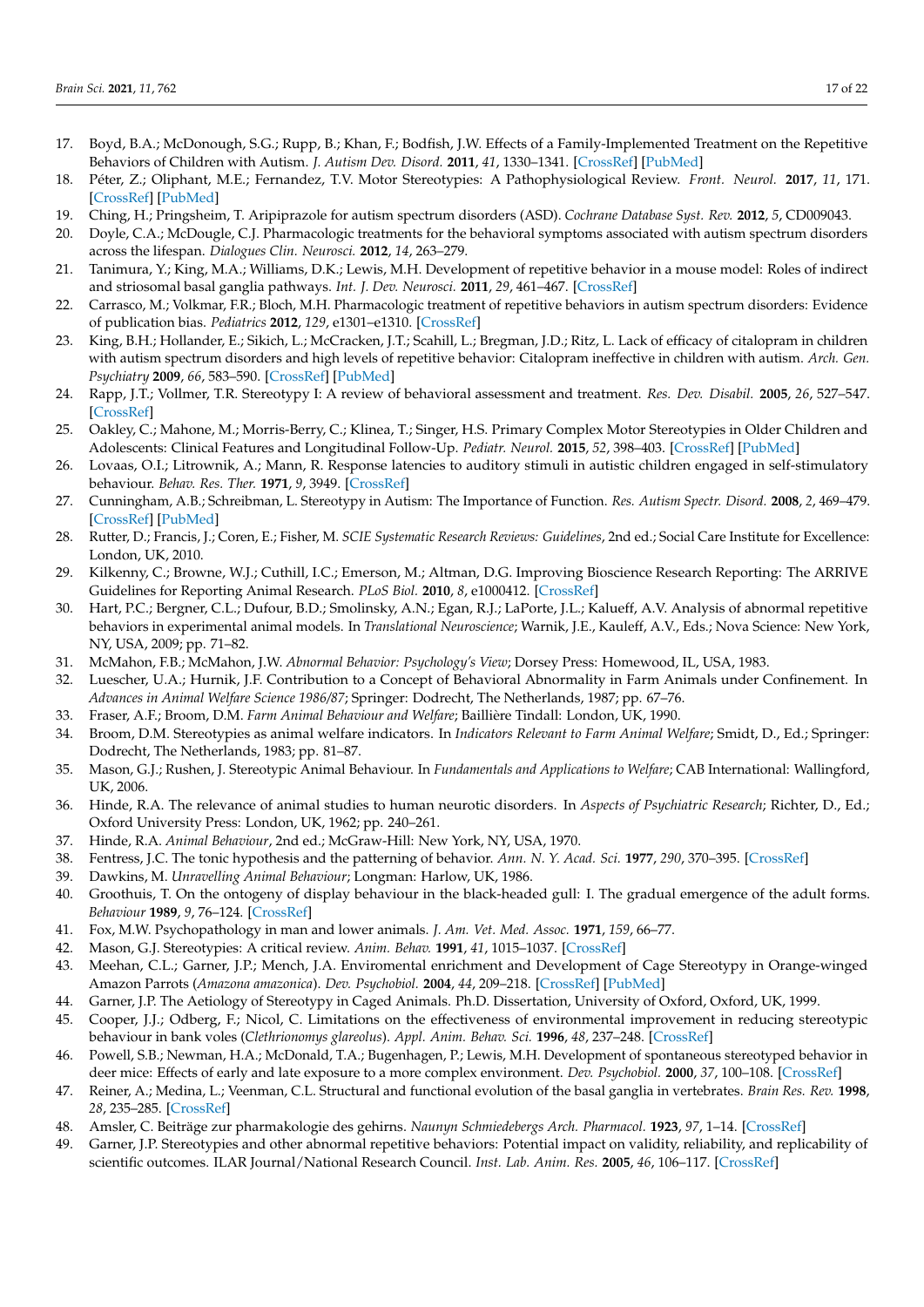- <span id="page-17-0"></span>50. Alexander, G.E.; DeLong, M.R.; Strick, P.L. Parallel organization of functionally segregated circuits linking basal ganglia and cortex. *Annu. Rev. Neurosci.* **1986**, *9*, 357–381. [\[CrossRef\]](http://doi.org/10.1146/annurev.ne.09.030186.002041) [\[PubMed\]](http://www.ncbi.nlm.nih.gov/pubmed/3085570)
- <span id="page-17-1"></span>51. Bradshaw, J.L. *Developmental Disorders of the Frontostriatal System*; Psychology Press: New York, NY, USA, 2001.
- <span id="page-17-2"></span>52. Haber, S.N.; Calzavara, R. The cortico-basal ganglia integrative network: The role of the thalamus. *Brain Res. Bull.* **2009**, *78*, 69–74. [\[CrossRef\]](http://doi.org/10.1016/j.brainresbull.2008.09.013)
- <span id="page-17-3"></span>53. Mason, G.J. Stereotypic behaviour in captive animals: Fundamentals and implications for welfare and beyond. In *Stereotypic Animal Behaviour. Fundamentals and Applications to Welfare*, 2nd ed.; Mason, G.J., Rushen, J., Eds.; CAB International: Wallingford, UK, 2006.
- <span id="page-17-4"></span>54. Saka, E.; Goodrich, C.; Harlan, P.; Madras, B.K.; Graybiel, A.M. Repetitive behaviors in monkeys are linked to specific striatal activation patterns. *J. Neurosci.* **2004**, *24*, 7557–7565. [\[CrossRef\]](http://doi.org/10.1523/JNEUROSCI.1072-04.2004) [\[PubMed\]](http://www.ncbi.nlm.nih.gov/pubmed/15329403)
- <span id="page-17-5"></span>55. Langen, M.; Durston, S.; Kas, M.J.; van Engeland, H.; Staal, W.G. The neurobiology of repetitive behavior: And men. *Neurosci. Biobehav. Rev.* **2010**, *35*, 356–365. [\[CrossRef\]](http://doi.org/10.1016/j.neubiorev.2010.02.005)
- <span id="page-17-6"></span>56. Birrel, J.M.; Brown, V.J. Medial frontal cortex mediates perceptual attentional set shifting in the rat. *J. Neurosci.* **2000**, *20*, 4320–4324. [\[CrossRef\]](http://doi.org/10.1523/JNEUROSCI.20-11-04320.2000)
- <span id="page-17-7"></span>57. Lewis, M.H.; Tanimura, Y.; Lee, L.W.; Bodfish, J.W. Animal models of restricted repetitive behavior in autism. *Behav. Brain Res.* **2007**, *176*, 66–74. [\[CrossRef\]](http://doi.org/10.1016/j.bbr.2006.08.023) [\[PubMed\]](http://www.ncbi.nlm.nih.gov/pubmed/16997392)
- <span id="page-17-8"></span>58. Hoksbergen, R.; ter Laak, J.; Rijk, K.; van Dijkum, C.; Stoutjesdijk, F. Postinstitutional autistic syndrome in Romanian adoptees. *J. Autism Dev. Disord.* **2005**, *35*, 615–623. [\[CrossRef\]](http://doi.org/10.1007/s10803-005-0005-x)
- <span id="page-17-9"></span>59. Rutter, M.; Colvert, E.; Kreppner, J.; Beckett, C.; Castle, J.; Groothues, C.; Hawkins, A.; O'Connor, T.G.; Stevens, S.E.; Sonuga-Barke, E.J. Early adolescent outcomes for institutionally-deprived and non-deprived adoptees. I: Disinhibited attachment. *J. Child Psychol. Psychiatry* **2007**, *48*, 17–30. [\[CrossRef\]](http://doi.org/10.1111/j.1469-7610.2006.01688.x) [\[PubMed\]](http://www.ncbi.nlm.nih.gov/pubmed/17244267)
- <span id="page-17-10"></span>60. MacLean, K. The impact of institutionalization on child development. *Dev. Psychopathol.* **2004**, *15*, 853–884. [\[CrossRef\]](http://doi.org/10.1017/S0954579403000415) [\[PubMed\]](http://www.ncbi.nlm.nih.gov/pubmed/14984130)
- <span id="page-17-11"></span>61. Beckett, C.; Bredenkamp, D.; Castle, J.; Groothues, C.; O'Connor, T.G.; Rutter, M. English and Romanian Adoptees (ERA) study team. Behavior patterns associated with institutional deprivation: A study of children adopted from Romania. *J. Dev. Behav. Pediatr.* **2002**, *23*, 297–303. [\[CrossRef\]](http://doi.org/10.1097/00004703-200210000-00001) [\[PubMed\]](http://www.ncbi.nlm.nih.gov/pubmed/12394517)
- <span id="page-17-12"></span>62. Wood-Gush, D.G.M.; Stolba, A.; Miller, C. Exploration in farm animals and animal husbandry. In *Exploration in Animals and Humans*; Archer, J., Birke, L.I.A., Eds.; Van Nostrand Reinhold: London, UK, 1983; pp. 198–209.
- <span id="page-17-13"></span>63. Dellmeier, G.R. Motivation in relation to the welfare of enclosed livestock. *Appl. Anim. Behav. Sci.* **1989**, *22*, 129–138. [\[CrossRef\]](http://doi.org/10.1016/0168-1591(89)90049-X)
- <span id="page-17-14"></span>64. Keiper, R. Causal factors ofstereotypies in caged birds. *Anim. Behav.* **1969**, *17*, 114–119. [\[CrossRef\]](http://doi.org/10.1016/0003-3472(69)90119-5)
- <span id="page-17-15"></span>65. Broom, D.M.; Potter, M.J. Factors affecting the occurrence of stereotypies in stall-housed dry sows. In *Proceedings of the International Congress on Applied Ethology in Farm Animals*; Unshelm, J., van Putten, G., Zeeb, K., Eds.; KTBL: Dalmstadt, Germany, 1984; pp. 229–231.
- <span id="page-17-16"></span>66. Draper, W.A.; Bernstein, I.S. Stereotyped behavior and cage size. *Percept. Mot. Skills* **1963**, *16*, 231–234. [\[CrossRef\]](http://doi.org/10.2466/pms.1963.16.1.231)
- <span id="page-17-17"></span>67. Duncan, I.G.H.; Wood-Gushb, D.G. Thwarting of feeding behaviour in the domestic fowl. *Anim. Behav.* **1972**, *20*, 444–451. [\[CrossRef\]](http://doi.org/10.1016/S0003-3472(72)80007-1)
- <span id="page-17-18"></span>68. Salzen, E.A. Emotion, empathy and suffering. *Behav. Brain Sci.* **1990**, *13*, 34–35. [\[CrossRef\]](http://doi.org/10.1017/S0140525X00077402)
- <span id="page-17-19"></span>69. Meehan, C.L.; Mench, C.A. Captive Parrots Welfare. In *Manual of Parrot Behavior*; Luescher, A., Ed.; Blackwell Publishing: Hoboken, NJ, USA, 2006; pp. 301–318.
- <span id="page-17-20"></span>70. Garner, J.P.; Meehan, C.L.; Famula, T.R.; Mench, J.A. Genetic, environmental, and neighbor effect on the severity of stereotypies and feather picking in Orange-winged Amazon parrots (*Amazona amazonica*): An epidemiological study. *Appl. Anim. Behav. Sci.* **2006**, *96*, 153–168. [\[CrossRef\]](http://doi.org/10.1016/j.applanim.2005.09.009)
- <span id="page-17-21"></span>71. Schmid, R.; Doherr, M.G.; Steiger, A. The influence of the breeding method on the behaviour of adult African grey parrots (*Psittacus erithacus*). *Appl. Anim. Behav. Sci.* **2006**, *98*, 293–307. [\[CrossRef\]](http://doi.org/10.1016/j.applanim.2005.09.002)
- <span id="page-17-22"></span>72. Ridley, R.M. The psychology of perserverative and stereotyped behaviour. *Prog. Neurobiol.* **1994**, *44*, 221–231. [\[CrossRef\]](http://doi.org/10.1016/0301-0082(94)90039-6)
- <span id="page-17-23"></span>73. Cabib, S. The neurobiology of stereotypy ii: The role of stress. In *Stereotypic Animal Behaviour. Fundamentals and Applications to Welfare*; Mason, G., Rushen, J., Eds.; CAB International: Wallingford, UK, 2006; pp. 227–255.
- <span id="page-17-24"></span>74. Fulford, A.J.; Marsden, C.A. An intact dopaminergic system is required for context-conditioned release of 5-ht in the nucleus accumbens of postweaning isolation-reared rats. *Neuroscience* **2007**, *149*, 392–400. [\[CrossRef\]](http://doi.org/10.1016/j.neuroscience.2007.08.002) [\[PubMed\]](http://www.ncbi.nlm.nih.gov/pubmed/17869434)
- <span id="page-17-25"></span>75. Kraemer, G.W.; Ebert, M.H.; Schmidt, D.E.; McKinney, W.T. A longitudinal study of the effect of different social rearing conditions on cerebrospinal fluid norepinephrine and biogenic amine metabolites in rhesus monkeys. *Neuropsychopharmacology* **1989**, *2*, 175–189. [\[CrossRef\]](http://doi.org/10.1016/0893-133X(89)90021-3)
- 76. Lewis, M.H.; Gluck, J.P.; Bodfish, J.W.; Beauchamp, A.J. Neurobiological basis of stereotyped movement disorder. In *Stereotyped Movements: Brain and Behavior Relationships*; Sprague, R.L., Newell, K.M., Eds.; American Psychological Association: Washington, DC, USA, 1996; pp. 37–67.
- 77. Lewis, M.H.; Gluck, J.P.; Beauchamp, A.J.; Keresztury, M.F.; Mailman, R.B. Long-term effects of early social isolation in Macaca mulatta: Changes in dopamine receptor function following apomorphine challenge. *Brain Res.* **1990**, *513*, 67–73. [\[CrossRef\]](http://doi.org/10.1016/0006-8993(90)91089-Y)
- <span id="page-17-26"></span>78. Martin, L.J.; Spicer, D.M.; Lewis, M.H.; Gluck, J.P.; Cork, L.C. Social deprivation of infant rhesus monkeys alters the chemoarchitecture of the brain: I. Subcortical regions. *J. Neurosci.* **1991**, *11*, 3344–3358. [\[CrossRef\]](http://doi.org/10.1523/JNEUROSCI.11-11-03344.1991)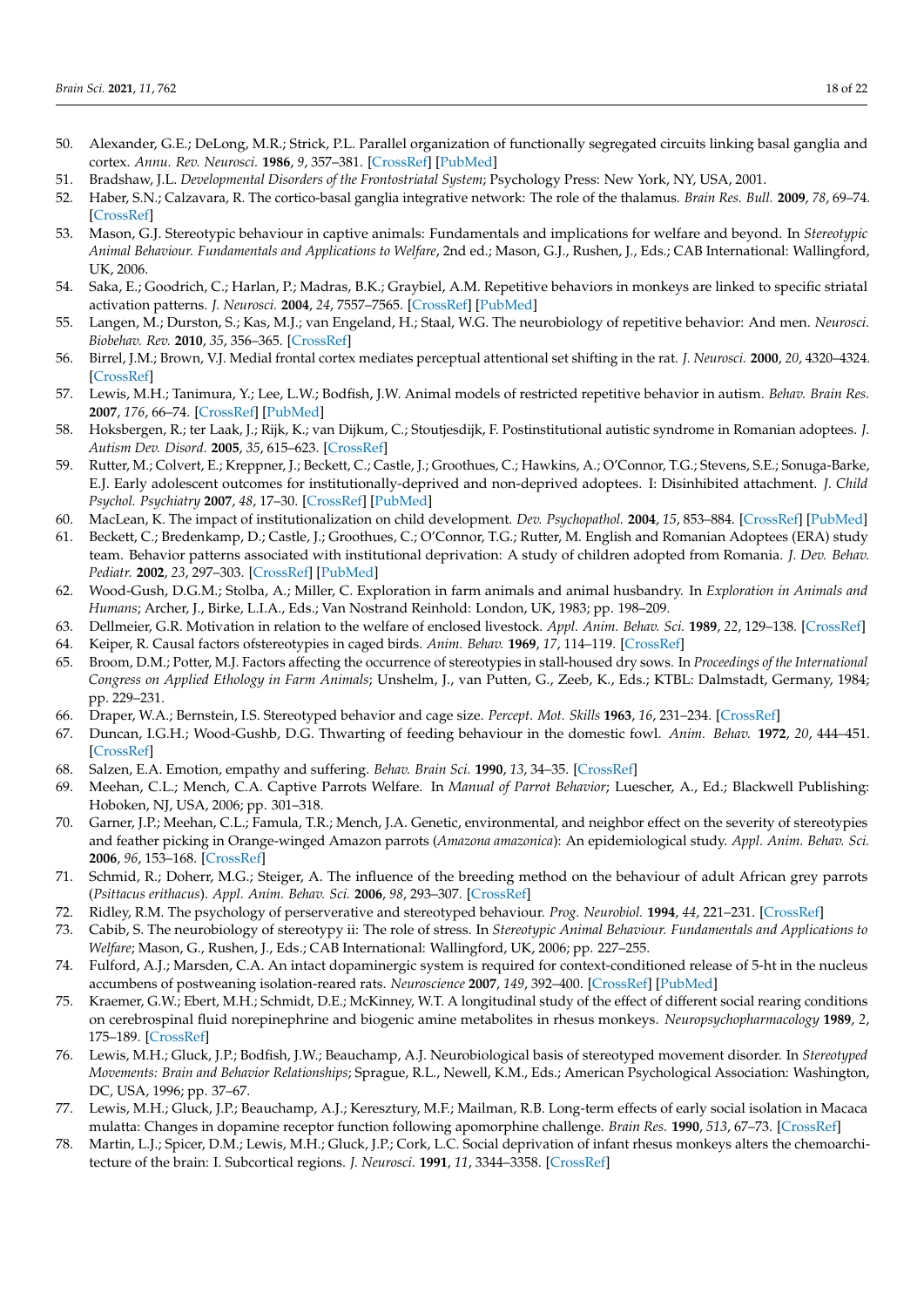- <span id="page-18-0"></span>79. Lewis, M.H.; Presti, M.F.; Lewis, J.B.; Turner, C.A. The neurobiology of stereotypy i: Environmental complexity. In *Stereotypic Animal Behaviour. Fundamentals and Applications to Welfare*; Mason, G., Rushen, J., Eds.; CAB International: Wallingford, UK, 2006; pp. 190–226.
- <span id="page-18-1"></span>80. Garner, J.P.; Meehan, C.L.; Mench, J.A. Stereotypies in caged parrots, schizophrenia and autism: Evidence for a common mechanism. *Behav. Brain Res.* **2003**, *145*, 125–134. [\[CrossRef\]](http://doi.org/10.1016/S0166-4328(03)00115-3)
- <span id="page-18-25"></span>81. Lutz, C.; Tiefenbacher, S.; Meyer, J.; Novak, M. Extinction deficits in male rhesus macaques with a history of self-injurious behavior. *Am. J. Primatol.* **2004**, *63*, 41–48. [\[CrossRef\]](http://doi.org/10.1002/ajp.20037)
- 82. Vickery, S.S.; Mason, G.J. Behavioural persistence in captive bears: Implications for reintroduction. *Ursus* **2003**, *14*, 35–43.
- <span id="page-18-2"></span>83. Vickery, S.S.; Mason, G.J. Stereotypy in caged bears correlates with perseverative responding on an extinction task. *Appl. Anim. Behav. Sci.* **2005**, *91*, 247–260. [\[CrossRef\]](http://doi.org/10.1016/j.applanim.2005.01.005)
- <span id="page-18-3"></span>84. Garner, J.P.; Mason, G.J. Evidence for a relationship between cage stereotypies and behavioural disinhibition in laboratory rodents. *Behav. Brain Res.* **2002**, *136*, 83–92. [\[CrossRef\]](http://doi.org/10.1016/S0166-4328(02)00111-0)
- <span id="page-18-4"></span>85. Tanimura, Y.; Yang, M.C.; Lewis, M.H. Procedural learning and cognitive flexibility in a mouse model of restricted, repetitive behaviour. *Behav. Brain Res.* **2008**, *189*, 250–256. [\[CrossRef\]](http://doi.org/10.1016/j.bbr.2008.01.001) [\[PubMed\]](http://www.ncbi.nlm.nih.gov/pubmed/18272239)
- <span id="page-18-5"></span>86. Appleby, M.C.; Lawrence, A.B. Food restriction as a cause of stereotypic behaviour in tethered gilts. *Anim. Prod.* **1987**, *45*, 103–110. [\[CrossRef\]](http://doi.org/10.1017/S0003356100036680)
- <span id="page-18-6"></span>87. Keiper, R. Studies of stereotypy function in the canary (*Serinus canarius*). *Anim. Behav.* **1970**, *18*, 353–357. [\[CrossRef\]](http://doi.org/10.1016/S0003-3472(70)80047-1)
- <span id="page-18-7"></span>88. Berkson, G. Abnormal stereotyped motor acts. In *Comparative Psychopathology: Animal and Human*; Zubin, J., Hunt, H.F., Eds.; Grune & Stratton: New York, NY, USA, 1967; pp. 76–94.
- <span id="page-18-8"></span>89. Swaisgood, R.; Shepherdson, D. Environmental enrichment as a strategy for mitigating stereotypies in zoo animals: A literature review and meta-analysis. In *Stereotypic Animal Behaviour. Fundamentals and Applications to Welfare*, 2nd ed.; Mason, G.J., Rushen, J., Eds.; CAB International: Wallingford, UK, 2006.
- <span id="page-18-9"></span>90. Lutz, C.K. Stereotypic behavior in nonhuman primates as a model for the human condition. *ILAR J.* **2014**, *55*, 284–296. [\[CrossRef\]](http://doi.org/10.1093/ilar/ilu016)
- <span id="page-18-10"></span>91. Bauman, M.D.; Toscano, J.E.; Babineau, B.A.; Mason, W.A.; Amaral, D.G. Emergence of stereotypies in juvenile monkeys (*Macaca mulatta*) with neonatal amygdala or hippocampus lesions. *Behav. Neurosci.* **2008**, *122*, 1005–1015. [\[CrossRef\]](http://doi.org/10.1037/a0012600)
- <span id="page-18-11"></span>92. Gao, S.; Singer, H.S. Complex motor stereotypies: An evolving neurobiological concept. *Future Neurol.* **2013**, *8*, 273–285. [\[CrossRef\]](http://doi.org/10.2217/fnl.13.4)
- <span id="page-18-12"></span>93. Koch, M.; Fendt, M.; Kretschmer, B.D. Role of the substantia nigra pars reticulata in sensorimotor gating, measured by prepulse inhibition of startle in rats. *Behav. Brain Res.* **2000**, *117*, 153–162. [\[CrossRef\]](http://doi.org/10.1016/S0166-4328(00)00299-0)
- <span id="page-18-13"></span>94. Bachevalier, J. Brief report: Medial temporal lobe and autism: A putative animal model in primate. *J. Autism Dev. Disord.* **1996**, *26*, 217–220. [\[CrossRef\]](http://doi.org/10.1007/BF02172015)
- 95. Málková, L.; Mishkin, M.; Suomi, S.J.; Bachevalier, J. Socioemotional behavior in adult rhesus monkeys after early versus late lesions of the medial temporal lobe. *Ann. N. Y. Acad. Sci.* **1997**, *807*, 538–540. [\[CrossRef\]](http://doi.org/10.1111/j.1749-6632.1997.tb51961.x) [\[PubMed\]](http://www.ncbi.nlm.nih.gov/pubmed/9071392)
- <span id="page-18-14"></span>96. Wood, G.K.; Lipska, B.K.; Weinberger, D.R. Behavioral changes in rats with early ventral hippocampal damage vary with age at damage. *Dev. Brain Res.* **1997**, *101*, 17–25. [\[CrossRef\]](http://doi.org/10.1016/S0165-3806(97)00050-3)
- <span id="page-18-15"></span>97. Lipska, B.K.; Weinberger, D.R. Delayed effects of neonatal hippocampal damage on haloperidol-induced catalepsy and apomorphine-induced stereotypic behaviors in the rat. *Dev. Brain Res.* **1993**, *75*, 213–222. [\[CrossRef\]](http://doi.org/10.1016/0165-3806(93)90026-7)
- <span id="page-18-16"></span>98. Schneider, T.; Przewlocki, R. Behavioral alterations in rats prenatally exposed to valproic acid: Animal model of autism. *NPP* **2005**, *30*, 80–89. [\[CrossRef\]](http://doi.org/10.1038/sj.npp.1300518)
- <span id="page-18-17"></span>99. Schneider, T.; Roman, A.; Basta-Kaim, A.; Kubera, M.; Budziszewska, B.; Schneider, K. Gender-specific behavioral and immunological alterations in an animal model of autism induced by prenatal exposure to valproic acid. *Psychoneuroendocrinology* **2008**, *33*, 728–740. [\[CrossRef\]](http://doi.org/10.1016/j.psyneuen.2008.02.011) [\[PubMed\]](http://www.ncbi.nlm.nih.gov/pubmed/18396377)
- 100. Hsiao, E.Y.; Bregere, C.; Malkova, N.; Patterson, P.H. Modeling features of autism in rodents. In *Autism Spectrum Disorders*; Amaral, D.G., Dawson, G., Geschwind, D.H., Eds.; Oxford University Press: Oxford, UK, 2011; pp. 935–962.
- <span id="page-18-18"></span>101. Patterson, P.H. Modeling autistic features in animals. *Pediatr. Res.* **2011**, *69 Pt 2*, 34R–40R. [\[CrossRef\]](http://doi.org/10.1203/PDR.0b013e318212b80f)
- <span id="page-18-19"></span>102. Kolozsi, E.; Mackenzie, R.N.; Roullet, F.I.; Decatanzaro, D.; Foster, J.A. Prenatal exposure to valproic acid leads to reduced expression of synaptic adhesion molecule neuroligin 3 in mice. *Neuroscience* **2009**, *163*, 1201–1210. [\[CrossRef\]](http://doi.org/10.1016/j.neuroscience.2009.07.021) [\[PubMed\]](http://www.ncbi.nlm.nih.gov/pubmed/19607885)
- <span id="page-18-20"></span>103. Berridge, K.; Aldridge, J.; Houchard, K.; Zhuang, X. Sequential super-stereotypy of an instinctive fixed action pattern in hyper-dopaminergic mutant mice: A model of obsessive compulsive disorder and Tourette's. *BMC Biol.* **2005**, *3*, 4. [\[CrossRef\]](http://doi.org/10.1186/1741-7007-3-4)
- <span id="page-18-21"></span>104. Pogorelov, V.M.; Rodriguiz, R.; Insco, M.L.; Caron, M.; Wetsel, W. Novelty seeking and stereotypic activation of behavior in mice with disruption of the DAT1 gene. *NPP* **2005**, *30*, 1818–1831.
- <span id="page-18-22"></span>105. Joseph, J.D.; Wang, Y.M.; Miles, P.R.; Budygin, E.A.; Picetti, R.; Gainetdinov, R.R.; Caron, M.G.; Wightman, R.M. Dopamine autoreceptor regulation of release and uptake in mouse brain slices in the absence of D<sub>3</sub> receptors. *Neuroscience* 2002, 112, 39-49. [\[CrossRef\]](http://doi.org/10.1016/S0306-4522(02)00067-2)
- <span id="page-18-23"></span>106. Campbell, K.M.; de Lecea, L.; Severynse, D.M.; Caron, M.G.; McGrath, M.J.; Sparber, S.B.; Sun, L.Y.; Burton, F.H. Ocd-like behaviors caused by a neuropotentiating transgene targeted to cortical and limbic d1+ neurons. *J. Neurosci.* **1999**, *19*, 5044–5053. [\[CrossRef\]](http://doi.org/10.1523/JNEUROSCI.19-12-05044.1999) [\[PubMed\]](http://www.ncbi.nlm.nih.gov/pubmed/10366637)
- <span id="page-18-24"></span>107. DeLorey, T.M.; Sahbaie, P.; Hashemi, E.; Homanics, G.E.; Clark, J.D. Gabrb3 gene deficient mice exhibit impaired social and exploratory behaviors, deficits in non-selective attention and hypoplasia of cerebellar vermal lobules: A potential model of autism spectrum disorder. *Behav. Brain Res.* **2008**, *187*, 207–220. [\[CrossRef\]](http://doi.org/10.1016/j.bbr.2007.09.009)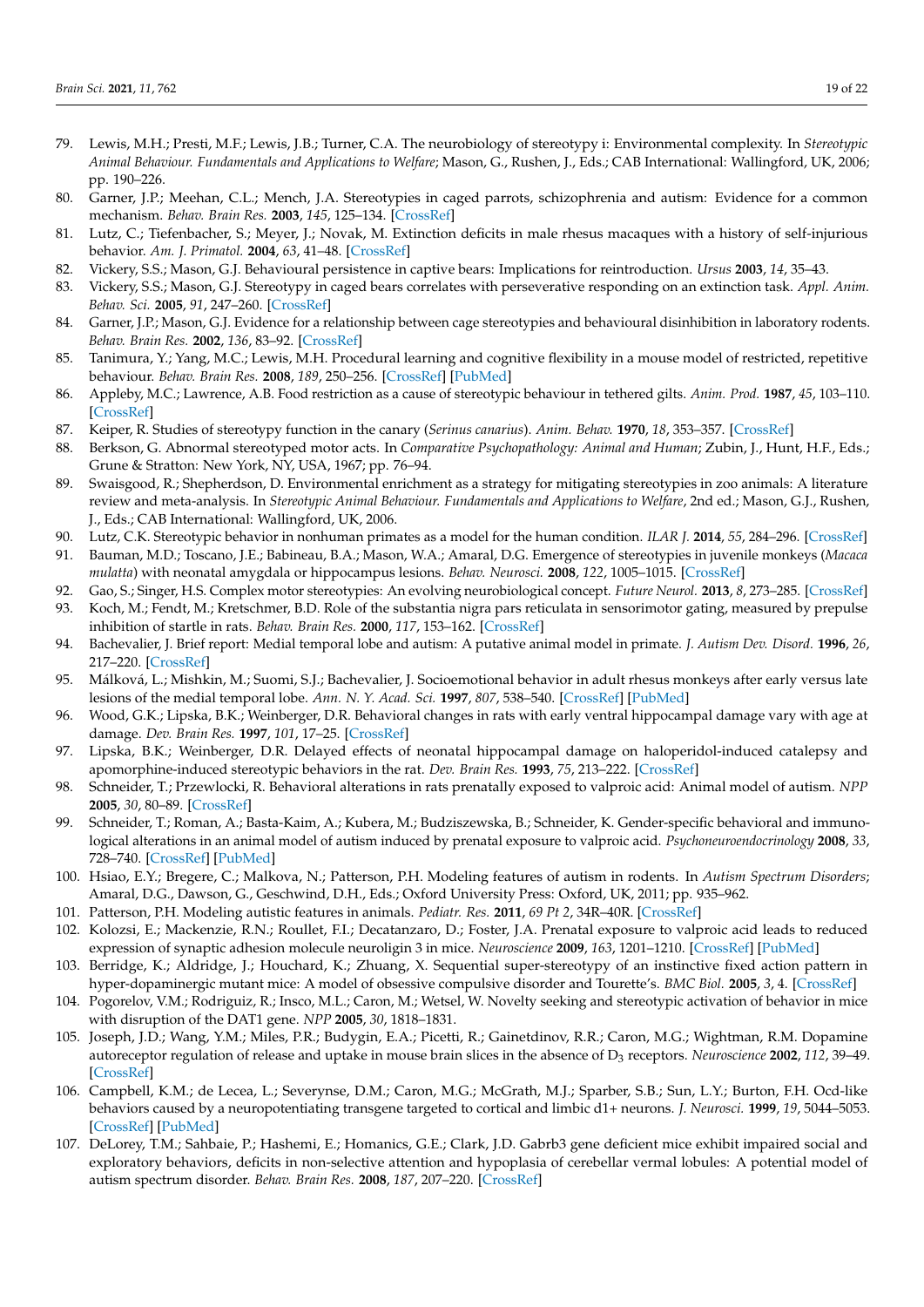- <span id="page-19-0"></span>108. Greer, J.M.; Capecchi, M.R. Hoxb8 is required for normal grooming behavior in mice. *Neuron* **2002**, *33*, 23–34. [\[CrossRef\]](http://doi.org/10.1016/S0896-6273(01)00564-5)
- <span id="page-19-1"></span>109. Chou-Green, J.M.; Holscher, T.D.; Dallman, M.F.; Akana, S.F. Compulsive behavior in the 5-ht2c receptor knockout mouse. *Physiol. Behav.* **2003**, *78*, 641–649. [\[CrossRef\]](http://doi.org/10.1016/S0031-9384(03)00047-7)
- <span id="page-19-2"></span>110. Veenstra-VanderWeele, J.; Anderson, G.M.; Cook, E.H., Jr. Pharmacogenetics and the serotonin system: Initial studies and future directions. *Eur. J. Pharmacol.* **2000**, *410*, 165–181. [\[CrossRef\]](http://doi.org/10.1016/S0014-2999(00)00814-1)
- <span id="page-19-3"></span>111. Welch, J.M.; Lu, J.; Rodriguiz, R.M.; Trotta, N.C.; Peca, J.; Ding, J.D.; Feliciano, C.; Chen, M.; Adams, J.P.; Luo, J.; et al. Corticostriatal synaptic defects and OCD-like behaviours in SAPAP3-mutant mice. *Nature* **2007**, *448*, 894–900. [\[CrossRef\]](http://doi.org/10.1038/nature06104) [\[PubMed\]](http://www.ncbi.nlm.nih.gov/pubmed/17713528)
- <span id="page-19-4"></span>112. Sato, D.; Lionel, A.C.; Leblond, C.S.; Prasad, A.; Pinto, D.; Walker, S.; O'Connor, I.; Russell, C.; Drmic, I.E.; Hamdan, F.F.; et al. SHANK1 Deletions in Males with Autism Spectrum Disorder. *Am. J. Hum. Genet.* **2012**, *90*, 879–887. [\[CrossRef\]](http://doi.org/10.1016/j.ajhg.2012.03.017)
- <span id="page-19-5"></span>113. Berkel, S.; Marshall, C.R.; Weiss, B.; Howe, J.; Roeth, R.; Moog, U.; Endris, V.; Roberts, W.; Szatmari, P.; Pinto, D.; et al. Mutations in the SHANK2 synaptic scaffolding gene in autism spectrum disorder and mental retardation. *Nat. Genet.* **2010**, *42*, 489–491. [\[CrossRef\]](http://doi.org/10.1038/ng.589)
- <span id="page-19-6"></span>114. Schmeisser, M.J.; Ey, E.; Wegener, S.; Bockmann, J.; Stempel, A.V.; Kuebler, A.; Janssen, A.L.; Udvardi, P.T.; Shiban, E.; Spilker, C.; et al. Autistic-like behaviours and hyperactivity in mice lacking ProSAP1/Shank2. *Nature* **2012**, *486*, 256–260. [\[CrossRef\]](http://doi.org/10.1038/nature11015)
- <span id="page-19-7"></span>115. Blundell, J.; Blaiss, C.A.; Etherton, M.R.; Espinosa, F.; Tabuchi, K.; Walz, C.; Bolliger, M.F.; Südhof, T.C.; Powell, C.M. Neuroligin 1 deletion results in impaired spatial memory and increased repetitive behavior. *J. Neurosci.* **2010**, *30*, 2115–2129. [\[CrossRef\]](http://doi.org/10.1523/JNEUROSCI.4517-09.2010)
- <span id="page-19-8"></span>116. Etherton, M.R.; Blaiss, C.A.; Powell, C.M.; Südhof, T.C. Mouse neurexin-1 alpha deletion causes correlated electrophysiological and behavioral changes consistent with cognitive impairments. *Proc. Natl. Acad. Sci. USA* **2009**, *106*, 17998–18003. [\[CrossRef\]](http://doi.org/10.1073/pnas.0910297106) [\[PubMed\]](http://www.ncbi.nlm.nih.gov/pubmed/19822762)
- <span id="page-19-9"></span>117. Dallaire, J.A.; Meagher, R.K.; Díez-León, M.; Garner, J.P.; Mason, G.J. Recurrent perseveration correlates with abnormal repetitive locomotion in adult mink but is not reduced by environmental enrichment. *Behav. Brain Res.* **2011**, *224*, 213–222. [\[CrossRef\]](http://doi.org/10.1016/j.bbr.2011.03.061)
- <span id="page-19-10"></span>118. Kato, T.; Abe, Y.; Hirokawa, S.; Iwakura, Y.; Mizuno, M.; Namba, H.; Nawa, H. Neurobehavioral Differences Between Mice Receiving Distinct Neuregulin Variants as Neonates; Impact on Sensitivity to MK-801. *Curr. Mol. Med.* **2015**, *15*, 222–236. [\[CrossRef\]](http://doi.org/10.2174/1566524015666150330143300) [\[PubMed\]](http://www.ncbi.nlm.nih.gov/pubmed/25817857)
- <span id="page-19-11"></span>119. Moy, S.S.; Nadler, J.J.; Poe, M.D.; Nonneman, R.J.; Young, N.B.; Koller, B.H.; Crawley, J.N.; Duncan, G.E.; Bodfish, J.W. Development of a mouse test for repetitive, restricted behaviors: Relevance to autism. *Behav. Brain Res.* **2008**, *188*, 178–194. [\[CrossRef\]](http://doi.org/10.1016/j.bbr.2007.10.029)
- <span id="page-19-12"></span>120. Gandal, M.J.; Anderson, R.L.; Billingslea, E.N.; Carlson, G.C.; Roberts, T.P.; Siegel, S.J. Mice with reduced NMDA receptor expression: More consistent with autism than schizophrenia? *Genes Brain Behav.* **2012**, *11*, 740–750. [\[CrossRef\]](http://doi.org/10.1111/j.1601-183X.2012.00816.x) [\[PubMed\]](http://www.ncbi.nlm.nih.gov/pubmed/22726567)
- <span id="page-19-13"></span>121. Aliane, V.; Perez, S.; Bohren, Y.; Deniau, J.M.; Kemel, M.L. Key role of striatal cholinergic interneurons in processes leading to arrest of motor stereotypies. *Brain* **2011**, *134 Pt 1*, 110–118. [\[CrossRef\]](http://doi.org/10.1093/brain/awq285) [\[PubMed\]](http://www.ncbi.nlm.nih.gov/pubmed/21097493)
- <span id="page-19-14"></span>122. Roebel, A.M.; MacLean, W.E., Jr. Spontaneous eye-blinking and stereotyped behavior in older persons with mental retardation. *Res. Dev. Disabil.* **2007**, *28*, 37–42. [\[CrossRef\]](http://doi.org/10.1016/j.ridd.2005.10.004)
- <span id="page-19-15"></span>123. Mills, D.; Luescher, A. Veterinary and pharmacological approaches to abnormal repetitive behaviour. In *Stereotypic Animal Behaviour. Fundamentals and Applications to Welfare*, 2nd ed.; Mason, G.J., Rushen, J., Eds.; CAB International: Wallingford, UK, 2006.
- <span id="page-19-16"></span>124. Scheel-Kruger, J.; Arnt, J.; Magelund, G.; Olianas, M.; Przewlocka, B.; Christensen, A.V. Behavioural functions of GABA in basal ganglia and limbic system. *Brain Res. Bull.* **1980**, *5* (Suppl. S2), 261–267. [\[CrossRef\]](http://doi.org/10.1016/0361-9230(80)90043-X)
- <span id="page-19-17"></span>125. Karler, R.; Calder, L.D.; Thai, L.H.; Bedingfield, J.B. The dopaminergic, glutamatergic, gabaergic bases for the action of amphetamine and cocaine. *Brain Res.* **1995**, *671*, 100–104. [\[CrossRef\]](http://doi.org/10.1016/0006-8993(94)01334-E)
- <span id="page-19-18"></span>126. Grabli, D.; McCairn, K.; Hirsch, E.C.; Agid, Y.; Féger, J.; François, C.; Tremblay, L. Behavioural disorders induced by external globus pallidus dysfunction in primates: I. Behavioural study. *Brain* **2004**, *127*, 2039–2054. [\[CrossRef\]](http://doi.org/10.1093/brain/awh220) [\[PubMed\]](http://www.ncbi.nlm.nih.gov/pubmed/15292053)
- <span id="page-19-19"></span>127. Harris, A.D.; Singer, H.S.; Horska, A.; Kline, T.; Ryan, M.; Edden, R.A.E.; Mahone, E.M. GABA and Glutamate in Children with Primary Complex Motor Stereotypies: An <sup>1</sup>H-MRS Study at 7T. *Am. J. Neuroradiol.* **2016**, *37*, 552–557. [\[CrossRef\]](http://doi.org/10.3174/ajnr.A4547)
- <span id="page-19-20"></span>128. Bedingfield, J.B.; Calder, L.D.; Thai, D.K.; Karler, R. The role of the striatum in the mouse in behavioral sensitization to amphetamine. *Pharmacol. Biochem. Behav.* **1997**, *56*, 305–310. [\[CrossRef\]](http://doi.org/10.1016/S0091-3057(96)00331-0)
- <span id="page-19-21"></span>129. Presti, M.F.; Watson, C.J.; Kennedy, R.T.; Yang, M.; Lewis, M.H. Behavior-related alterations of striatal neurochemistry in a mouse model of stereotyped movement disorder. *Pharmacol. Biochem. Behav.* **2004**, *77*, 501–507. [\[CrossRef\]](http://doi.org/10.1016/j.pbb.2003.12.004)
- <span id="page-19-22"></span>130. Groenewegen, H.J.; van den Heuvel, O.A.; Cath, D.C.; Voorm, P.; Veltman, D.J. Does an imbalance between the dorsal and ventral striatopallidal systems play a role in Tourette's syndrome? A neuronal circuit approach. *Brain Dev.* **2003**, *25* (Suppl. S1), S3–S14. [\[CrossRef\]](http://doi.org/10.1016/S0387-7604(03)90001-5)
- <span id="page-19-23"></span>131. Joel, D.; Doljansky, J. Selective alleviation of compulsive lever-pressing in rats by d1, but not d2, blockade: Possible implications for the involvement of D1 receptors in obsessive-compulsive disorder. *NPP* **2003**, *28*, 77–85. [\[CrossRef\]](http://doi.org/10.1038/sj.npp.1300010) [\[PubMed\]](http://www.ncbi.nlm.nih.gov/pubmed/12496943)
- <span id="page-19-24"></span>132. Presti, M.F. Selective blockade of spontaneous motor stereotypy via intrastriatal pharmacological manipulation. *Pharmacol. Biochem. Behav.* **2003**, *74*, 833–839. [\[CrossRef\]](http://doi.org/10.1016/S0091-3057(02)01081-X)
- <span id="page-19-25"></span>133. Kjaer, J.B.; Hjarvard, B.M.; Jensen, K.H.; Hansen-Moller, J.; Naesbye Larsen, O. Effects of haloperidol, a dopamine d2 receptor antagonist, on feather pecking behaviour in laying hens. *Appl. Anim. Behav. Sci.* **2004**, *86*, 77–79. [\[CrossRef\]](http://doi.org/10.1016/j.applanim.2003.11.009)
- <span id="page-19-26"></span>134. Kiyatkin, E.A.; Rebec, G.V. Striatal neuronal activity and responsiveness to dopamine and glutamate after selective blockade of D1 and D2 dopamine receptors in freely moving rats. *J. Neurosci.* **1999**, *19*, 3594–3609. [\[CrossRef\]](http://doi.org/10.1523/JNEUROSCI.19-09-03594.1999)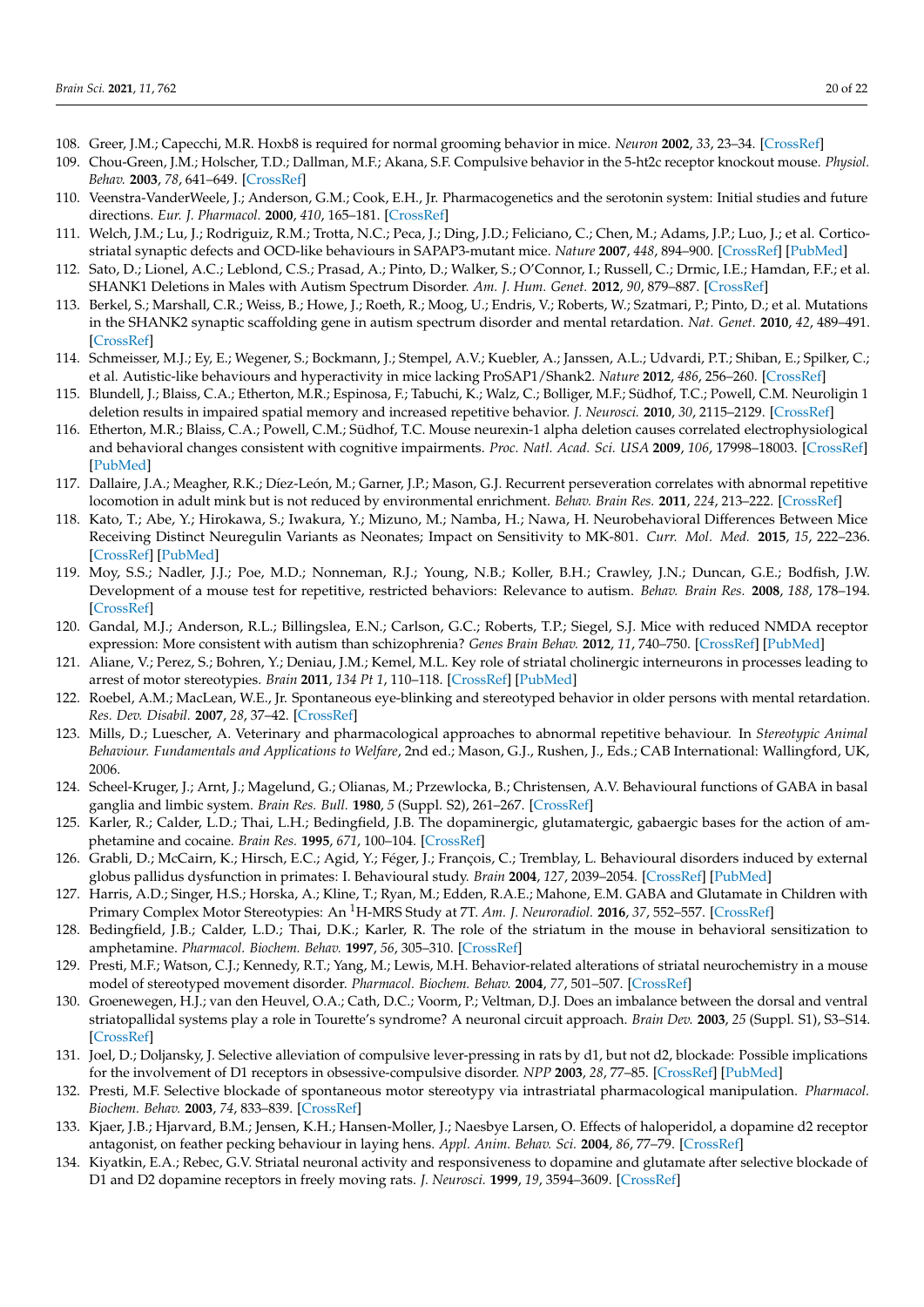- <span id="page-20-0"></span>135. Curzon, G. Stereotyped and other motor responses to 5-hydroxytryptamine receptor activation. In *Neurobiology of Stereotyped Behaviour*; Cooper, S.J., Dourish, C.T., Eds.; Clarendon Press: Oxford, UK, 1990.
- <span id="page-20-1"></span>136. Korff, S.; Jstein, D.; Hharvey, B. Stereotypic behaviour in the deer mouse: Pharmacological validation and relevance for obsessive compulsive disorder. *Prog. Neuro-Psychopharmacol. Biol. Psychiatry* **2008**, *32*, 348–355. [\[CrossRef\]](http://doi.org/10.1016/j.pnpbp.2007.08.032)
- <span id="page-20-2"></span>137. Schoenecker, B.; Heller, K.E. Stimulation of serotonin (5-HT) activity reduces spontaneous stereotypies in female but not in male bank voles (*Clethrionomys glareolus*). *Appl. Anim. Behav. Sci.* **2003**, *80*, 161–170. [\[CrossRef\]](http://doi.org/10.1016/S0168-1591(02)00210-1)
- <span id="page-20-3"></span>138. Schoenecker, B.; Heller, K.E. The involvement of dopamine (DA) and serotonin (5-HT) in stress-induced stereotypies in bank voles (*Clethrionomys glareolus*). *Appl. Anim. Behav. Sci.* **2001**, *73*, 311–319. [\[CrossRef\]](http://doi.org/10.1016/S0168-1591(01)00143-5)
- <span id="page-20-4"></span>139. Elliott, P.J.; Walsh, D.M.; Close, S.P.; Higgins, G.A.; Hayes, A.G. Behavioural effects of serotonin agonists and antagonists in the rat and marmoset. *Neuropharmacology* **1990**, *29*, 949–956. [\[CrossRef\]](http://doi.org/10.1016/0028-3908(90)90146-I)
- <span id="page-20-5"></span>140. Lees, A.J.; Fernando, J.C.; Curzon, G. Serotonergic involvement in behavioural responses to amphetamine at high dosage. *Neuropharmacology* **1979**, *18*, 153–158. [\[CrossRef\]](http://doi.org/10.1016/0028-3908(79)90055-8)
- <span id="page-20-6"></span>141. Boris, M.; Kaiser, C.C.; Goldblatt, A.; Elice, M.W.; Edelson, S.M.; Adams, J.B.; Feinstein, D.L. Effect of pioglitazone treatment on behavioral symptoms in autistic children. *J. Neuroinflamm.* **2007**, *4*, 3. [\[CrossRef\]](http://doi.org/10.1186/1742-2094-4-3)
- <span id="page-20-7"></span>142. Insel, T.R. The challenge of translation in social neuroscience: A review of oxytocin, vasopressin, and affiliative behavior. *Neuron* **2010**, *65*, 768–779. [\[CrossRef\]](http://doi.org/10.1016/j.neuron.2010.03.005)
- <span id="page-20-8"></span>143. Ross, H.E.; Young, L.J. Oxytocin and the neural mechanisms regulating socialcognition and affiliative behavior. *Front. Neuroendocrin.* **2009**, *30*, 534–547. [\[CrossRef\]](http://doi.org/10.1016/j.yfrne.2009.05.004)
- <span id="page-20-9"></span>144. Baronio, D.; Castro, K.; Gonchoroski, T.; de Melo, G.M.; Nunes, G.D.F.; Bambini-Junior, V.; Gottfried, C.; Riesgo, R. Effects of an H3R Antagonist on the Animal Model of Autism Induced by Prenatal Exposure to Valproic Acid. *PLoS ONE* **2015**, *10*, e0116363. [\[CrossRef\]](http://doi.org/10.1371/journal.pone.0116363)
- <span id="page-20-10"></span>145. Pearson, B.L.; Pobbe, R.L.; Defensor, E.B.; Oasay, L.; Bolivar, V.J.; Blanchard, D.C.; Blanchard, R.J. Motor and cognitive stereotypies in the BTBR T+tf/J mouse model of autism. *Genes Brain Behav.* **2011**, *10*, 228–235. [\[CrossRef\]](http://doi.org/10.1111/j.1601-183X.2010.00659.x)
- <span id="page-20-11"></span>146. McFarlane, H.G.; Kusek, G.K.; Yang, M.; Phoenix, J.L.; Bolivar, V.J.; Crawley, J.N. Autism-like behavioral phenotypes in BTBR T+ tf/J mice. *Genes Brain Behav.* **2008**, *7*, 152–163. [\[CrossRef\]](http://doi.org/10.1111/j.1601-183X.2007.00330.x) [\[PubMed\]](http://www.ncbi.nlm.nih.gov/pubmed/17559418)
- <span id="page-20-12"></span>147. Amodeo, D.A.; Jones, J.H.; Sweeney, J.A.; Ragozzino, M.E. Differences in BTBR T+ tf/J and C57BL/6J mice on probabilistic reversal learning and stereotyped behaviors. *Behav. Brain Res.* **2012**, *227*, 64–72. [\[CrossRef\]](http://doi.org/10.1016/j.bbr.2011.10.032)
- <span id="page-20-13"></span>148. Moy, S.S.; Nadler, J.J.; Young, N.B.; Nonneman, R.J.; Segall, S.K.; Andrade, G.M.; Crawley, J.N.; Magnuson, T.R. Social approach and repetitive behavior in eleven inbred mouse strains. *Behav. Brain Res.* **2008**, *191*, 118–129. [\[CrossRef\]](http://doi.org/10.1016/j.bbr.2008.03.015)
- <span id="page-20-14"></span>149. Lopez, B.R.; Lincoln, A.J.; Ozonoff, S.; Lai, Z. Examining the relationship between executive functions and restricted, repetitive symptoms of autistic disorder. *J. Autism Dev. Disord.* **2005**, *35*, 445–460. [\[CrossRef\]](http://doi.org/10.1007/s10803-005-5035-x)
- <span id="page-20-15"></span>150. Colacicco, G.; Welzl, H.; Lipp, H.P.; Wurbel, H. Attentional set-shifting in mice: Modification of a rat paradigm, and evidence for strain-dependent variation. *Behav. Brain Res.* **2002**, *132*, 95–102. [\[CrossRef\]](http://doi.org/10.1016/S0166-4328(01)00391-6)
- <span id="page-20-16"></span>151. Pierce, K.; Courchesne, E. Evidence for a cerebellar role in reduced exploration and stereotyped behavior in autism. *Biol. Psychiatry* **2001**, *49*, 655–664. [\[CrossRef\]](http://doi.org/10.1016/S0006-3223(00)01008-8)
- <span id="page-20-17"></span>152. APA—American Psychiatric Association. *Diagnostic and Statistical Manual of Mental Disorders*, 4th ed.; Text Rev.; American Psychiatric Association: Washington, DC, USA, 2000.
- <span id="page-20-18"></span>153. Tarou, L.R.; Bloomsmith, M.A.; Maple, T.L. Survey of stereotypic behavior in prosimians. *Am. J. Primatol.* **2005**, *65*, 181–196. [\[CrossRef\]](http://doi.org/10.1002/ajp.20107)
- <span id="page-20-19"></span>154. Ryan, B.C.; Young, N.B.; Crawley, J.N.; Bodfish, J.W.; Moy, S.S. Social deficits, stereotypy and early emergence of repetitive behavior in the C58/J inbred mouse strain. *Behav. Brain Res.* **2010**, *208*, 178–188. [\[CrossRef\]](http://doi.org/10.1016/j.bbr.2009.11.031) [\[PubMed\]](http://www.ncbi.nlm.nih.gov/pubmed/19941908)
- <span id="page-20-20"></span>155. Muehlmann, A.M.; Edington, G.; Mihalik, A.C.; Buchwald, Z.; Koppuzha, D.; Korah, M.; Lewis, M.H. Further characterization of repetitive behavior in C58 mice: Developmental trajectory and effects of environmental enrichment. *Behav. Brain Res.* **2012**, *235*, 143–149. [\[CrossRef\]](http://doi.org/10.1016/j.bbr.2012.07.041)
- <span id="page-20-21"></span>156. Lewis, M.H.; Bodfish, J.W. Repetitive behavior disorders in autism. *Ment. Retard. Dev. Disabil. Res. Rev.* **1998**, *4*, 80–89. [\[CrossRef\]](http://doi.org/10.1002/(SICI)1098-2779(1998)4:2<80::AID-MRDD4>3.0.CO;2-0)
- <span id="page-20-22"></span>157. Turner, M. Annotation: Repetitive behaviour in autism: A review of psychological research. *J. Child Psychol. Psychiatry* **1999**, *40*, 839–849. [\[CrossRef\]](http://doi.org/10.1111/1469-7610.00502) [\[PubMed\]](http://www.ncbi.nlm.nih.gov/pubmed/10509879)
- <span id="page-20-23"></span>158. Davico, C.; Canavese, C.; Vittorini, R.; Gandione, M.; Vitiello, B. Anticonvulsants for Psychiatric Disorders in Children and Adolescents: A Systematic Review of Their Efficacy. *Front. Psychiatry* **2018**, *22*, 270. [\[CrossRef\]](http://doi.org/10.3389/fpsyt.2018.00270) [\[PubMed\]](http://www.ncbi.nlm.nih.gov/pubmed/29988399)
- <span id="page-20-24"></span>159. Cauda, F.; Geda, E.; Sacco, K.; D'Agata, F.; Duca, S.; Geminiani, G.; Keller, R. Grey matter abnormality in autism spectrum disorder: An activation likelihood estimation meta-analysis study. *J. Neurol. Neurosurg. Psychiatry* **2011**, *82*, 1304–1313. [\[CrossRef\]](http://doi.org/10.1136/jnnp.2010.239111) [\[PubMed\]](http://www.ncbi.nlm.nih.gov/pubmed/21693631)
- <span id="page-20-25"></span>160. Cauda, F.; Costa, T.; Palermo, S.; D'Agata, F.; Diano, M.; Bianco, F.; Duca, S.; Keller, R. Concordance of white matter and gray matter abnormalities in autism spectrum disorders: A voxel-based meta-analysis study. *Hum. Brain Mapp.* **2014**, *35*, 2073–2079. [\[CrossRef\]](http://doi.org/10.1002/hbm.22313)
- <span id="page-20-26"></span>161. Patterson, P.H. Immune involvement in schizophrenia and autism: Etiology, pathology and animal models. *Behav. Brain Res.* **2009**, *204*, 313–321. [\[CrossRef\]](http://doi.org/10.1016/j.bbr.2008.12.016) [\[PubMed\]](http://www.ncbi.nlm.nih.gov/pubmed/19136031)
- <span id="page-20-27"></span>162. Constantino, J.N. The quantitative nature of autistic social impairment. *Pediatr. Res.* **2011**, *69 Pt 2*, 55R–62R. [\[CrossRef\]](http://doi.org/10.1203/PDR.0b013e318212ec6e)